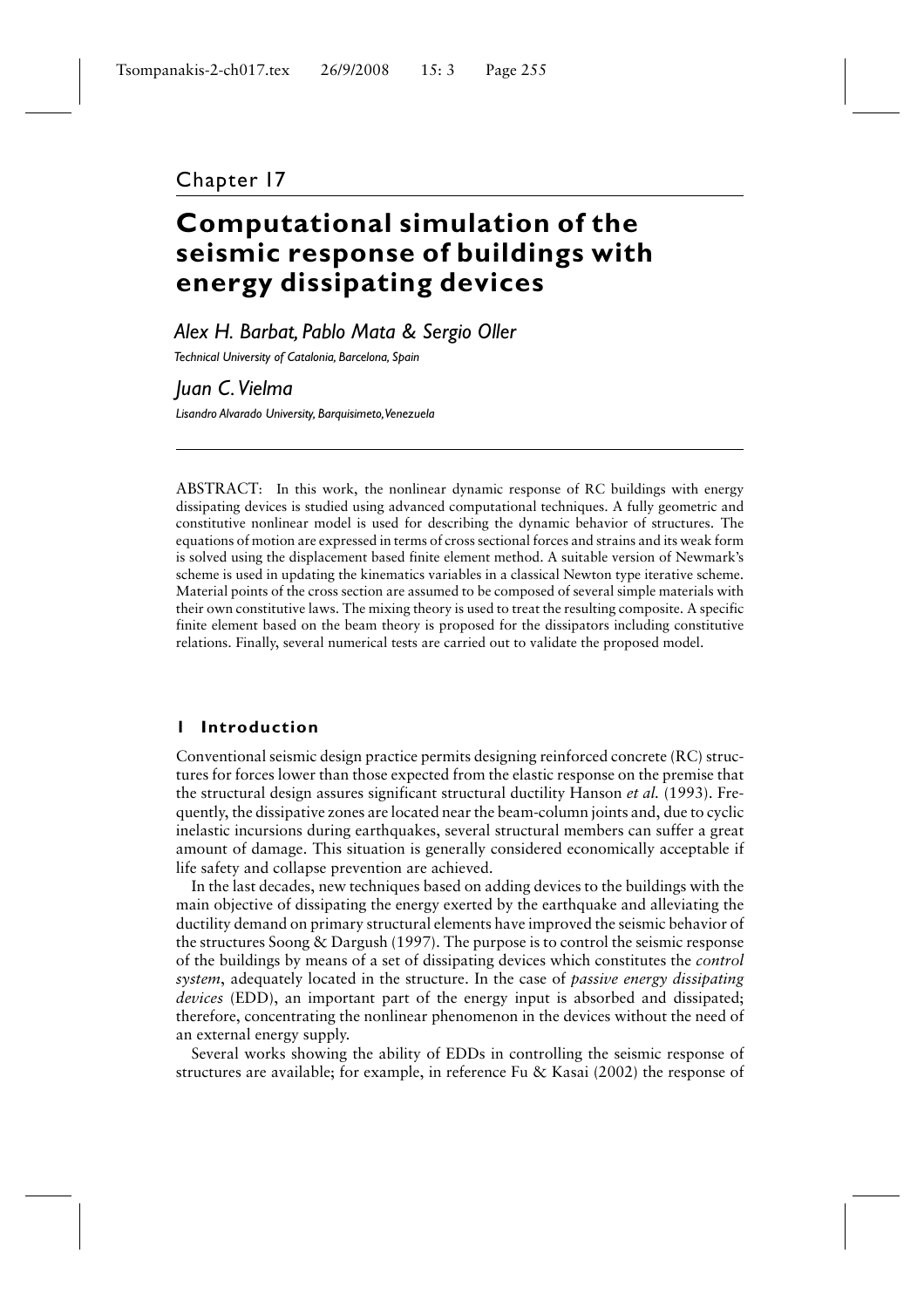framed structures equipped with viscoelastic and viscous devices is compared; in reference Kasai *et al.* (1998) an approximated method is used to carry out a comparative study considering metallic and viscous devices. Aiken (1996) presents the contribution of the extra energy dissipation due to EDDs as an *equivalent damping* added to the linear bare structure and gives *displacement reduction factors* as a function of the added damping ratio. A critical review of reduction factors and design force levels can be consulted in reference Lin & Chang (2003). A method for the preliminary design of passively controlled buildings is presented in reference Connor *et al.* (1997). Lin & Chopra (2003) study the accuracy of estimating the dynamic response of asymmetric buildings equipped with EDDs, when they are replaced by their energetic equivalent viscous dampers. Other procedures for the analysis and design of structures with EDDs can be consulted in reference Clark *et al.* (1999).

Today, only a few countries have codes to design RC buildings with EDDs. Particularly, in United States the US *Federal Emergency Management Agency* (FEMA) gives code provisions and standards for the design of EDDs devices to be used in buildings. In Europe, the efforts have been focused on developing codes for base isolation but not for the use of EDDs.

The design methods proposed for RC structures are mainly based on supposing that the behavior of the bare structure remains elastic, while the energy dissipation relies on the control system. However, experimental and theoretical evidence show that inelastic behavior can also occur in the structural elements during severe earthquakes (Shen & Soong 2005). In order to perform a precise dynamic nonlinear analysis of passively controlled buildings sophisticated numerical tools became are necessary for both academics and practitioners, Mata *et al.* (2006).

There is agreement that fully three-dimensional numerical techniques constitute the most precise tools for the simulation of the the seismic behavior of RC buildings. However, the computing time usually required for real structures makes many applications unpractical. Considering that most of the elements in RC buildings are columns



Register for free at  $https://www.scipedi}$  com to download dhe version without the watermark combining both numerical precision and reasonable computational costs Mata *et al.* (2007b). Experimental evidence shows that inelasticity in beam elements can be formulated in terms of cross sectional quantities, Bayrak *et al.* (2001). Some formulations of this type have been extended for considering geometric nonlinearities, Simo *et al.* (1984). An additional refinement is obtained considering inhomogeneous distributions of materials on arbitrarily shaped beam cross sections, Kumar *et al.* (2004). In this case, the constitutive relationship at cross sectional level is deduced by integration and, therefore, the mechanical behavior of beams with complex combinations of materials can be simulated.

> Formulations for beams considering both constitutive and geometric nonlinearity are rather scarce; most of the geometrically nonlinear models are limited to the elastic case, Ibrahimbegovic (1995) and the inelastic behavior has been mainly restricted to plasticity, Simo *et al.* (1984). Recently, Mata *et al.* (2007b, 2008a) have extended the geometrically exact formulation for beams due to Reissner-Simo (Reissner 1973, Simo 1985, Simo & Vu-Quoc 1988) to an arbitrary distribution of composite materials on the cross sections for the static and dynamic cases.

> From the numerical point of view, EDDs usually have been described in a global sense by means of force–displacement or moment–curvature relationships, Soong & Dargush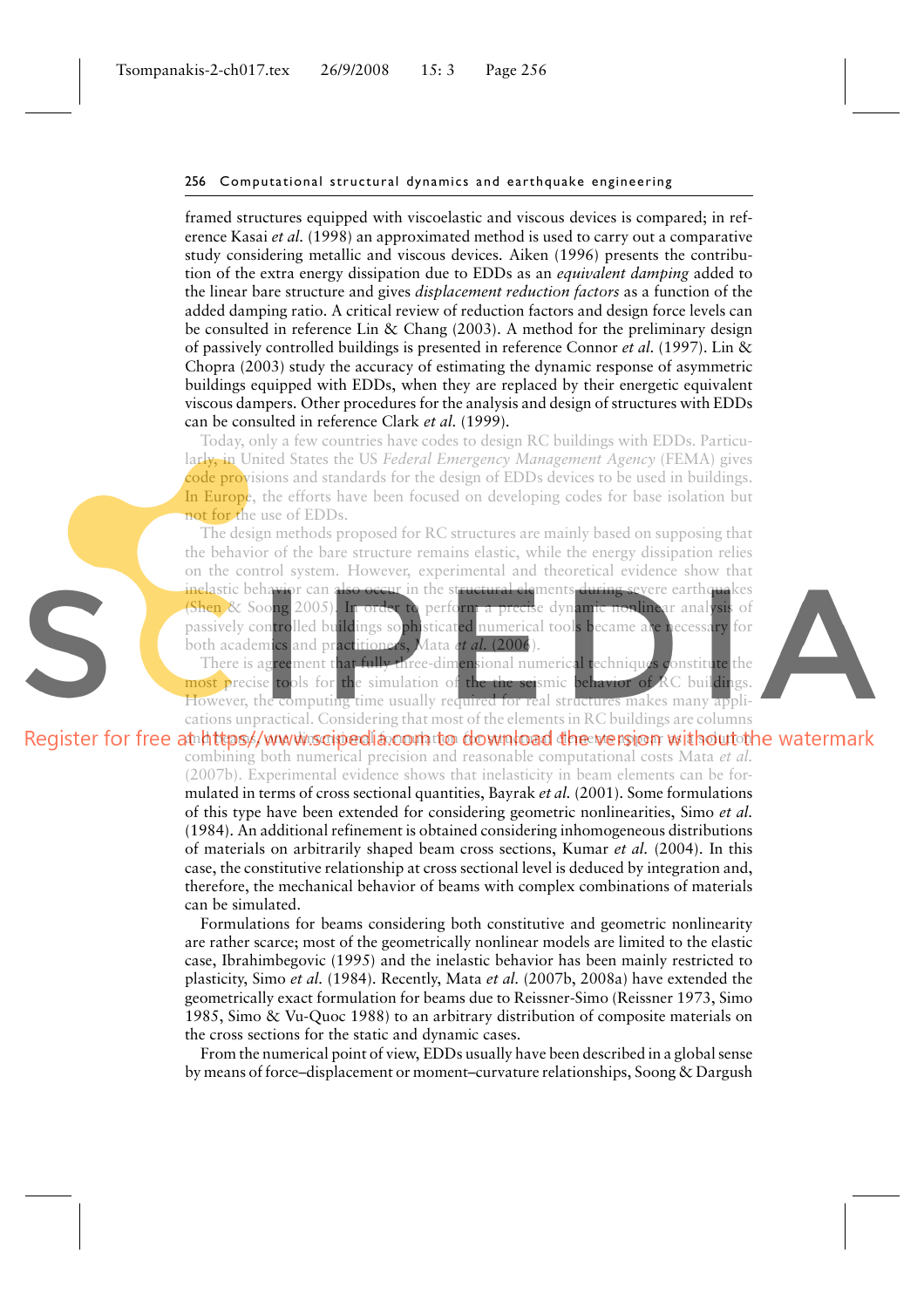(1997), which attempt to capture appropriately the energy dissipating capacity of the devices (see Mata *et al.* 2007a and 2008b). The inclusion of EDDs in software packages for the seismic analysis of RC structures is frequently done by means of linking elements equipped with the mentioned nonlinear relationships. The relative displacement and/or rotation between the anchorage points activate the dissipative mechanisms of the device.

In this work, a fully geometric and constitutive nonlinear formulation for beam elements is developed. A fiber–like approach is used for representing arbitrary distributions of composite materials on the plane beam cross sections. EDDs are considered as beam elements without rotational degrees of freedom. Thermodynamically consistent constitutive laws are used for concrete, longitudinal and transversal steel reinforcements and EDDs. The mixing rule is employed for the treatment of the resulting composite. A brief description of the damage indices capable of estimate the remaining load carrying capacity of the buildings is also given. Finally, the results obtained from numerical simulations showing the ability of the proposed formulation in simulating the static and dynamic inelastic response of RC buildings with and without EDDs are provided.

### **2 Finite deformation formulation for structural**

#### **2.1** *Beam model*

**elements**

The original geometrically exact formulation for beams due to Simo & Vu Quot (1986) is expanded here for considering an intermediate curved reference configuration according to Ibrahimbegovic (1995). The geometry and the kinematics of the beams are developed in the nonlinear differential manifold<sup>1</sup> R  $\times$  *SO*(3). Let {Ê<sub>*i*</sub> {ê<sub>i</sub>} be the spatially fixed *material* and *spatial* frames<sup>2</sup>, respectively. The straight refer-



Register for free at https//www.soipedia:com t&download4the versign with out the watermark Beam cross sections are described by means of the coordinates  $\xi_{\beta}$  directed along  $\{\hat{E}_{\beta}\}$ and the position vector of any material point is  $\hat{X} = S \hat{E}_1 + \Sigma_\beta \xi_\beta \hat{E}_\beta$ .

> The curved reference beam is defined by means of the spatially fixed curve given by  $\hat{\varphi}_0 = \Sigma_i \hat{\varphi}_{0i}(S) \hat{e}_i \in \mathbb{R}^3$ . Additionally, each point on this curve has rigidly attached an orthogonal local frame  $\hat{t}_{0i}(S) = \Lambda_0 \hat{E}_i \in \mathbb{R}^3$ , where  $\Lambda_0 \in SO(3)$  is the orientation tensor. The beam cross section  $A(S)$  is defined considering the local coordinate system  $\xi_{\beta}$  but directed along  $\hat{t}_{0\beta}$ . The planes of the cross sections are normal to the vector tangent to the reference curve<sup>3</sup>, *i.e.*  $\hat{\varphi}_{0,s} = \hat{t}_{01}(S)$ . The position vector of a material point on the curved reference beam is  $\hat{x}_0 = \hat{\varphi}_{0i} + \Sigma_{\beta} \Lambda_0 \xi_{\beta} \hat{E}_{0\beta}$ . The motion deforms points on the curved reference beam from  $\hat{\varphi}_{0,S}$  to  $\hat{\varphi}_{S,t}$  (at time *t*) adding a translational displacement  $\hat{u}(S)$  and the local orientation frame is simultaneously rotated together with the beam cross section, from  $\Lambda_0(S)$  to  $\Lambda(S,t)$  by means of the *incremental rotation tensor* as  $\Lambda = \Lambda_n \Lambda_0 \equiv \Sigma_i \,\hat{\imath}_i \otimes \hat{\mathbf{E}}_i \in SO(3)$  (see Figure 1).

<sup>1</sup> The symbol *SO*(3) is used to denote the finite rotation manifold

<sup>&</sup>lt;sup>2</sup> The indices *i* and  $\beta$  range over and {1,2,3} and {2,3}, respectively.

<sup>&</sup>lt;sup>3</sup> The symbol  $\langle \bullet \rangle_x$  is used to denote partial differentiation of  $\langle \bullet \rangle$  with respect to *x*.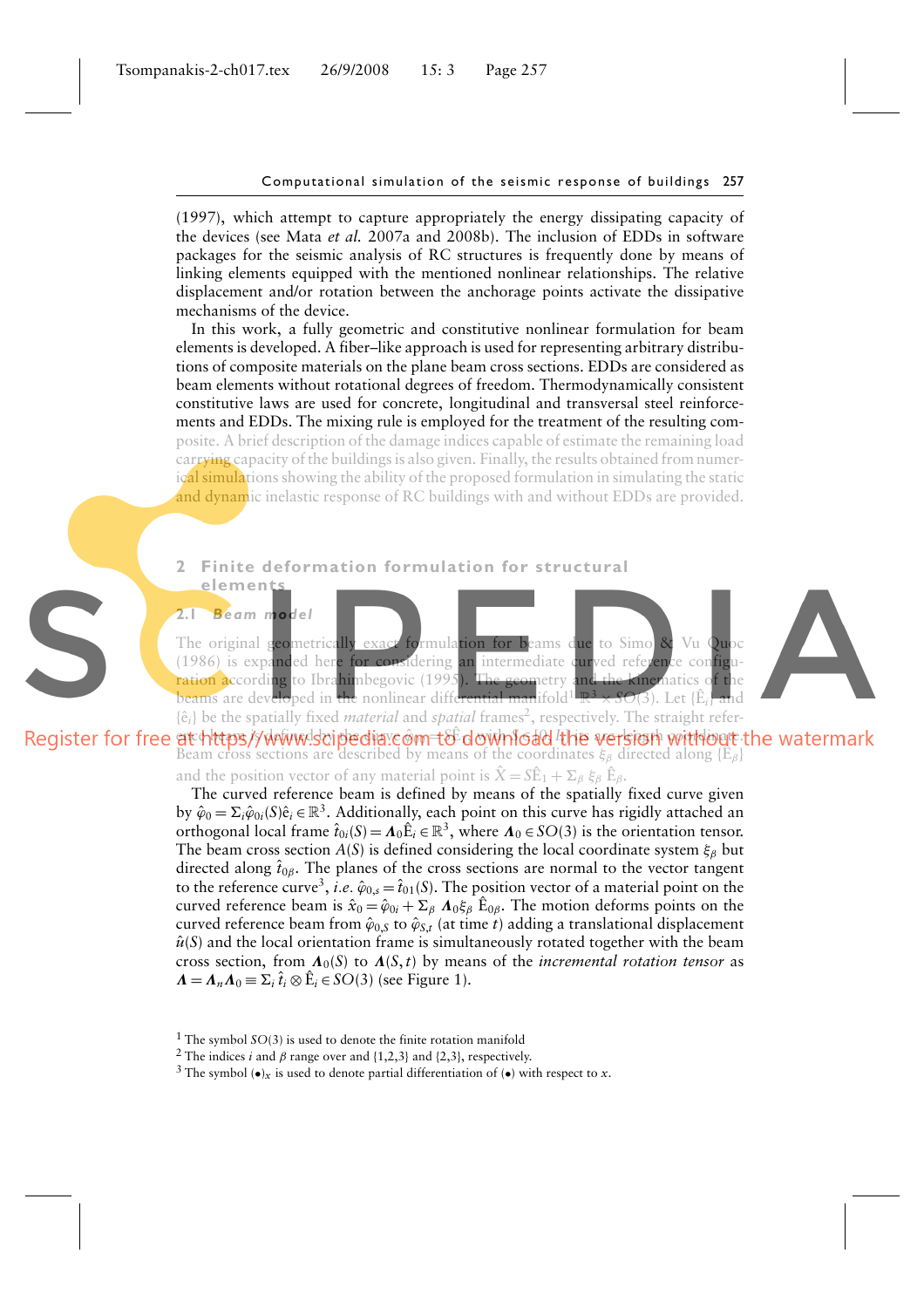



**Figure** *l* Configurational description of the beam.

In general, the normal vector  $\hat{t}_1$  does not coincide with  $\hat{\varphi}_S$  because of the shearing, Simo (1985). The position vector of a material point on the current beam is



Register for free at https://www.scipedia.com/to/download the deformation  $\text{ent } \mathbf{F}_n := \mathbf{F} \mathbf{F}_0$ 0 Kapania (2003) and Mata *et al.* (2007).  $\frac{1}{2}$ អាមេរិយា $\frac{1}{2}$  of  $\frac{1}{2}$  for  $\frac{1}{2}$  of  $\frac{1}{2}$  of  $\frac{1}{2}$  for  $\frac{1}{2}$  of  $\frac{1}{2}$ 

$$
\mathbf{F}_n = \mathbf{F} \mathbf{F}_0^{-1} = \frac{1}{|\mathbf{F}_0|} \left[ \hat{\varphi}_{,S} - \hat{t}_1 + \tilde{\boldsymbol{\omega}}_n \sum_{\beta} \xi_{\beta} \hat{t}_{\beta} \right] \otimes \hat{t}_{01} + \boldsymbol{\Lambda}_n \tag{2}
$$

where  $|F_0|$  is the determinant of  $F_0$  and  $\tilde{\omega}_n = \Lambda_{n,S} \Lambda_n^T$  is the curvature tensor relative to the curved reference beam. In Equation (2) the term defined as  $\tilde{\gamma}_n = \hat{\varphi}_s - \hat{t}_1$  corresponds to the reduced strain measure of shearing and elongation, Kapania (2003) and Simo (1985), with material description given by  $\hat{\Gamma} = \mathbf{\Lambda}^T \tilde{\gamma}$ . The material representation of  $\mathbf{F}_n$ is obtained as  $\mathbf{F}_n^m = \mathbf{\Lambda}^T \mathbf{F}_n \mathbf{\Lambda}_0$ .

Removing the rigid body component from  $F_n$ , it is possible to construct the strain tensor  $\varepsilon_n = \mathbf{F}_n - \mathbf{\Lambda}_n$ , which conjugated to the asymmetric *First Piola Kirchhoff* (FPK) stress tensor  $P = \hat{P}_i \otimes \hat{t}_{0i}$  referred to the curved reference beam, Simo (1985).  $\hat{P}_i$  is the FPK stress vector acting on the *deformed face* in the current beam corresponding to the normal  $\hat{t}_{0i}$  in the curved reference configuration. The spatial strain vector acting on the current beam cross section is obtained as  $\hat{\varepsilon}_n = \varepsilon_n \hat{t}_{01}$ .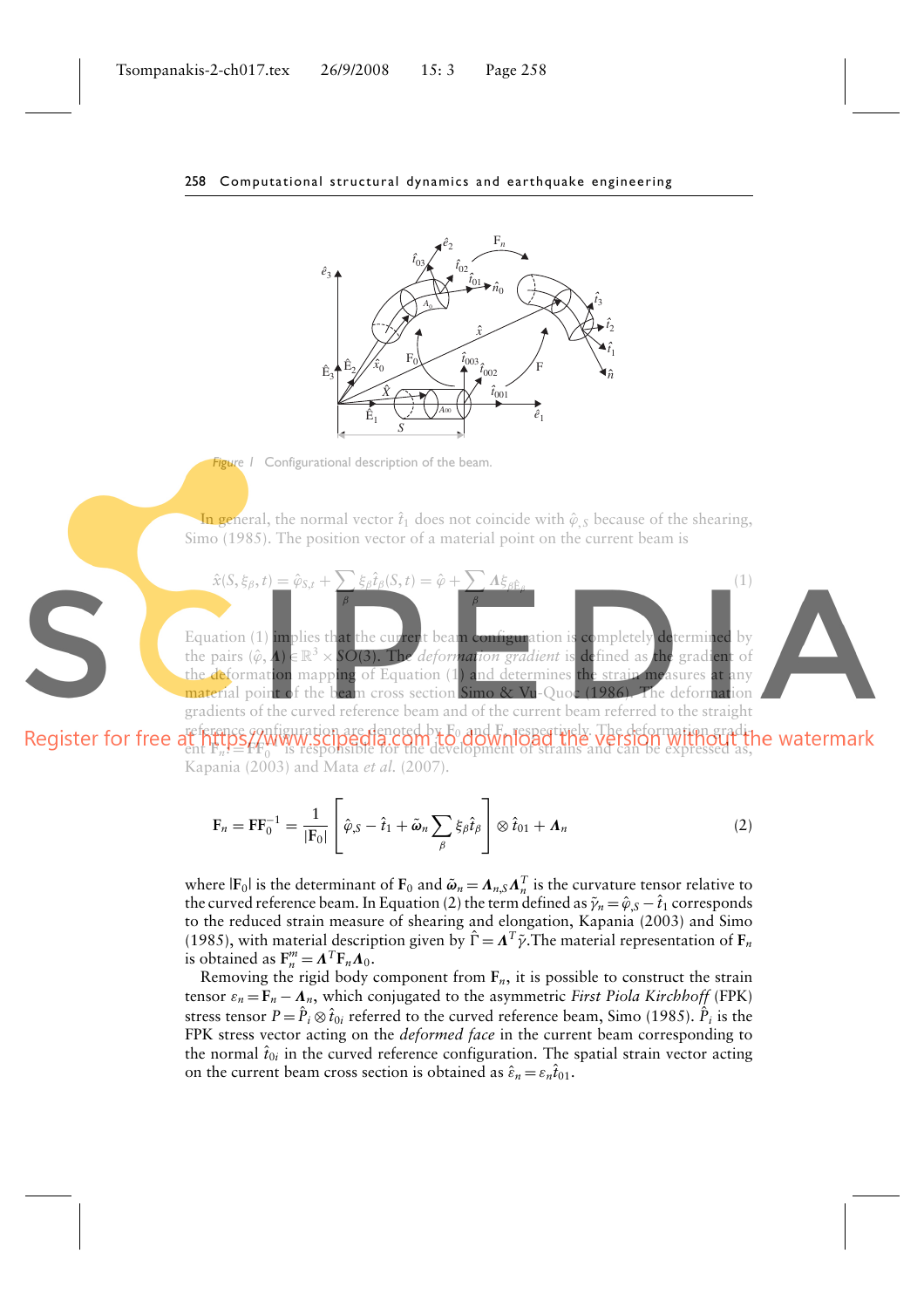$\hat{n}_{,\mathcal{S}}+\hat{n}_{p}=\overline{A}_{p0}\ddot{\hat{\varphi}}+\tilde{\alpha}_{n}\hat{S}_{\rho0}+\tilde{v}_{n}\tilde{v}_{n}\hat{S}_{\rho0}$ 

 $\overline{a}$ *D*<sup>1</sup>

#### Computational simulation of the seismic response of buildings 259

By other hand, the spatial form of the *stress resultant*  $\hat{n}$  and the *stress couple*  $\hat{m}$ vectors can be estimated from the stress vector  $\hat{P}_1$  according to

$$
\hat{n}(S) = \int_{A} \hat{P}_1 dA; \quad \hat{m}(S) = \int_{A} (\hat{x} - \hat{\varphi}) \hat{P}_1 dA; \tag{3}
$$

The material form of  $\hat{P}_j$  and  $\varepsilon_n$  are obtained by means of the pull-back operation as  $\hat{\epsilon}_n = \boldsymbol{\Lambda}^T \epsilon_n$ ,  $\hat{P}_j^m = \boldsymbol{\Lambda}^T \hat{P}_j$ ,  $\hat{n}^n = \boldsymbol{\Lambda}^T \hat{n}$  and  $\hat{m}^n = \boldsymbol{\Lambda}^T \hat{m}$  respectively.

An objective measure of the *strain rate* vector *s<sup>n</sup>* acting on any material point on the current beam cross section can be deduced following the results presented by Mata *et al.*

(2008a) and using the definition of the Lie derivative operator ∇ [ • ] given in Mata *et al.* (2007b) as follows:

$$
\mathbf{s}_n = [\dot{\hat{\mathbf{z}}}_n] = [\dot{\hat{\mathbf{z}}}_n] + [\dot{\hat{\boldsymbol{\omega}}}_n] \sum_{\beta} \xi_{\beta} \hat{\boldsymbol{t}}_{\beta} = \hat{\boldsymbol{\varphi}}_{,\mathbf{S}} - \hat{\boldsymbol{v}}_n \tilde{\boldsymbol{\varphi}}_{,\mathbf{S}} + \hat{\boldsymbol{v}}_{n,\mathbf{S}} \sum_{\beta} \xi_{\beta} \hat{\boldsymbol{t}}_{\beta}
$$
(4)

where  $\tilde{\bm{v}}_n = \dot{\bm{\Lambda}}_n \bm{\Lambda}_n^T$  is the current *spin* or angular velocity of the beam cross section with respect to the curved ref<u>erence beam. The material for</u>m of Equation (4) is  $\hat{S}_n = \underline{A}^T_{\hat{S}_n}$ . According to the developments given by Antman (1991), the classical form of the *equations of motion of the Cosserat beam* for the static case are

(5a)

#### $\hat{p}_{++} + \hat{p}_{3}$  ,  $\hat{p}_{n} + \hat{p}_{2}$  ,  $\hat{p}_{n} = L_{2}$   $\hat{q}_{1}^{2}$   $+ \tilde{p}_{n}$   $\hat{p}_{n}$   $\hat{p}_{n}$   $\hat{p}_{n}$   $\hat{p}_{n}$  $\frac{1}{D}$ *D*<sup>2</sup>  $(5b)$

where  $\hat{n}_p$  and  $\hat{m}_p$  are the external *body force* and *body moment* per unit of reference length at time *t*,  $A_{\rho 0}$ ,  $\hat{S}_{\rho 0}$  and  $I_{\rho 0}$  are the cross sectional mass density, the first mass moment density and the second mass moment density per unit of length of the curved reference beam, respectively; their explicit expressions can be consulted in Kapania (2003) and Simo & Vu-Quoc (1986).  $\tilde{\alpha}_n \equiv \ddot{A}_n A_n^T - \tilde{v}_n^2$  is the angular acceleration of the beam cross section and  $\hat{v}_n$  and  $\hat{\alpha}_n$  are the axial vectors of  $\tilde{v}_n$  and  $\tilde{\alpha}_n$ , respectively. For most of the practical cases, the terms  $D_1$  and  $D_2$  can be neglected or added to the external forces and moments.

Considering a kinematically admissible variation<sup>4</sup>  $\hat{h} \equiv (\delta \hat{\varphi}, \delta \hat{\theta})$  of the pair  $(\hat{\varphi}, \Lambda)$ , taking the dot product with Eqs. (5a) and (5b), integrating over the length of the curved reference beam and integrating by parts, we obtain the nonlinear functional  $G(\hat{\varphi}, \Lambda, h)$ corresponding to the *weak form of the balance equations,* Ibrahimbegovic (1995) and

<sup>&</sup>lt;sup>4</sup> Supposing that  $\Lambda$  is parameterized in terms of the spatial rotation vector and following the results of reference it is possible to show that  $\delta \mathbf{A} = \delta \hat{\theta} \times \mathbf{A}$  with  $\delta \hat{\theta}$  an admissible variation of the rotation vector.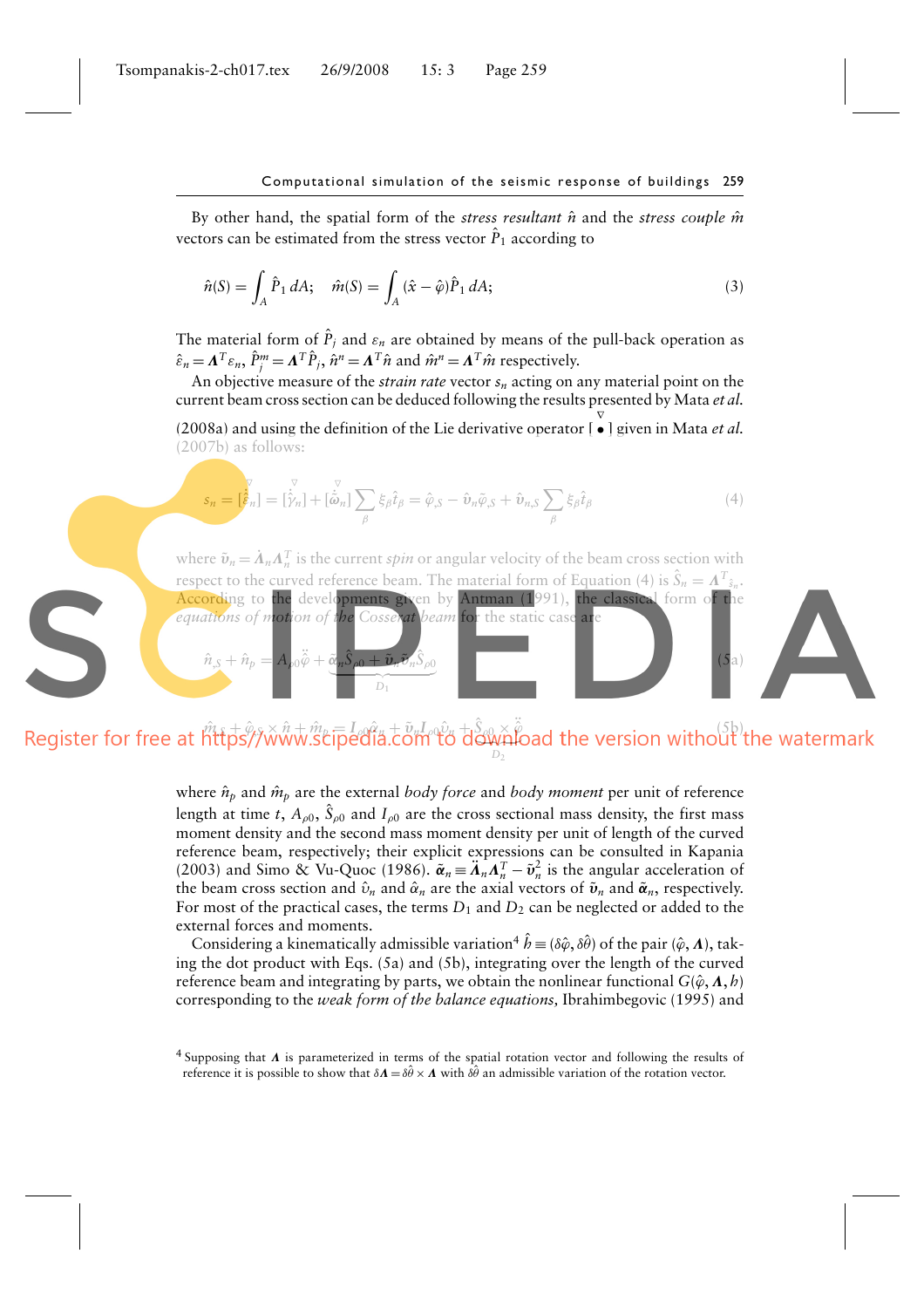Simo & Vu-Quoc (1986), which is another way of writing the *virtual work principle*,

$$
G(\hat{\varphi}, \Lambda, h) = \int_{L} [(\delta \hat{\varphi}, s - \delta \hat{\theta} \times \hat{\varphi}, s) \cdot \hat{n} + \delta \hat{\theta}, s \cdot \hat{m}]dS
$$
  
+ 
$$
\int_{L} [\delta \hat{\varphi} A_{\rho 0} \ddot{\hat{\varphi}} + \delta \hat{\theta} \cdot (I_{\rho 0} \hat{\alpha}_n + \tilde{\nu}_n I_{\rho 0} \hat{\nu}_n)]dS
$$
  
- 
$$
\int_{L} [\delta \hat{\varphi} \cdot \hat{n}_p + \delta \hat{\theta} \cdot \hat{m}_p]dS - (\delta \hat{\varphi} \cdot \hat{n} + \delta \hat{\theta} \cdot \hat{m})|_{0}^{L} = 0
$$
(6)

The terms  $(\delta \hat{\varphi}_s - \delta \hat{\theta} \times \hat{\varphi}_s)$  and  $\delta \hat{\theta}_s$  appearing in Equation (6) correspond to the co–rotated variations of the reduced strain measures  $\hat{\gamma}_n$  and  $\hat{\omega}_n$  in spatial description.

### **2.2** *Energy dissipating devices*

The finite deformation model for EDDs is obtained from the beam model releasing the rotational degrees of freedom and supposing that all the mechanical behavior of the device is described in terms of the evolution of a unique material point in the middle of the resulting bar.

The current position of a point in the EDD bar is obtained from Equation (1) and considering that  $\xi_{\beta} = 0$  as  $\hat{x}(S, t) = \hat{\varphi}(S, t)$ . Supposing that the current orientation of the **EDD** bar of initial length  $L^*$  is given by the tensor  $\Lambda^*(t)$ ,  $(\Lambda^*)$  $\epsilon$  = 0), the **spa**tial position of the *dissipative point* in the EDD is obtained as  $\hat{\varphi}(L^*)$ /2, *t*) where *L* ∗ /2 is the arch–length coordinate of the middle point in the bar element and the axial strain and the axial stra<mark>in r</mark>ate in the dissipative point are obtained from Eqs. (2) and (4) as



#### $\hat{\hat{\mathbf{t}}}$ tps://www.scipedia.com.to.dow/ntoa  $d$  the (7b)

Finally, the contribution of the EDD bar to the functional of Equation (6), written in the material description, is given by

$$
G_{EDD} = \int_{L*} n_1^m \delta \hat{\Gamma}_1 dS + \{ (\boldsymbol{\Lambda}^{*T} \delta \hat{\boldsymbol{\varphi}})^T [\boldsymbol{M}]_d (\boldsymbol{\Lambda}^{*T} \ddot{\hat{\boldsymbol{\varphi}}}) \} |_{(L* / 2, t)}
$$
(8)

where it was assumed that  $I_{\rho 0} \approx 0$ , *i.e.* the contribution of the EDDs to the rotational mass of the system is negligible and [*M*]*<sup>d</sup>* is the EDD's *translational inertia* matrix, *i.e.* the mass of the control system is supposed to be concentrated on the central point of the bar. The term  $\delta \hat{\Gamma_1} = (\bm{\Lambda}^{*T}(\hat{\varphi}_{,S} - \tilde{\bm{v}}_n\hat{\varphi}_{,S})) \cdot \hat{E}_1$  corresponds to the material form of the variation of the axial strain in the EDD.

### **3 Constitutive models**

In this work, material points on the cross sections are considered as formed by a *composite material* corresponding to a homogeneous mixture of different simple *components*, each of them with its own constitutive law (see Figure 2). The resulting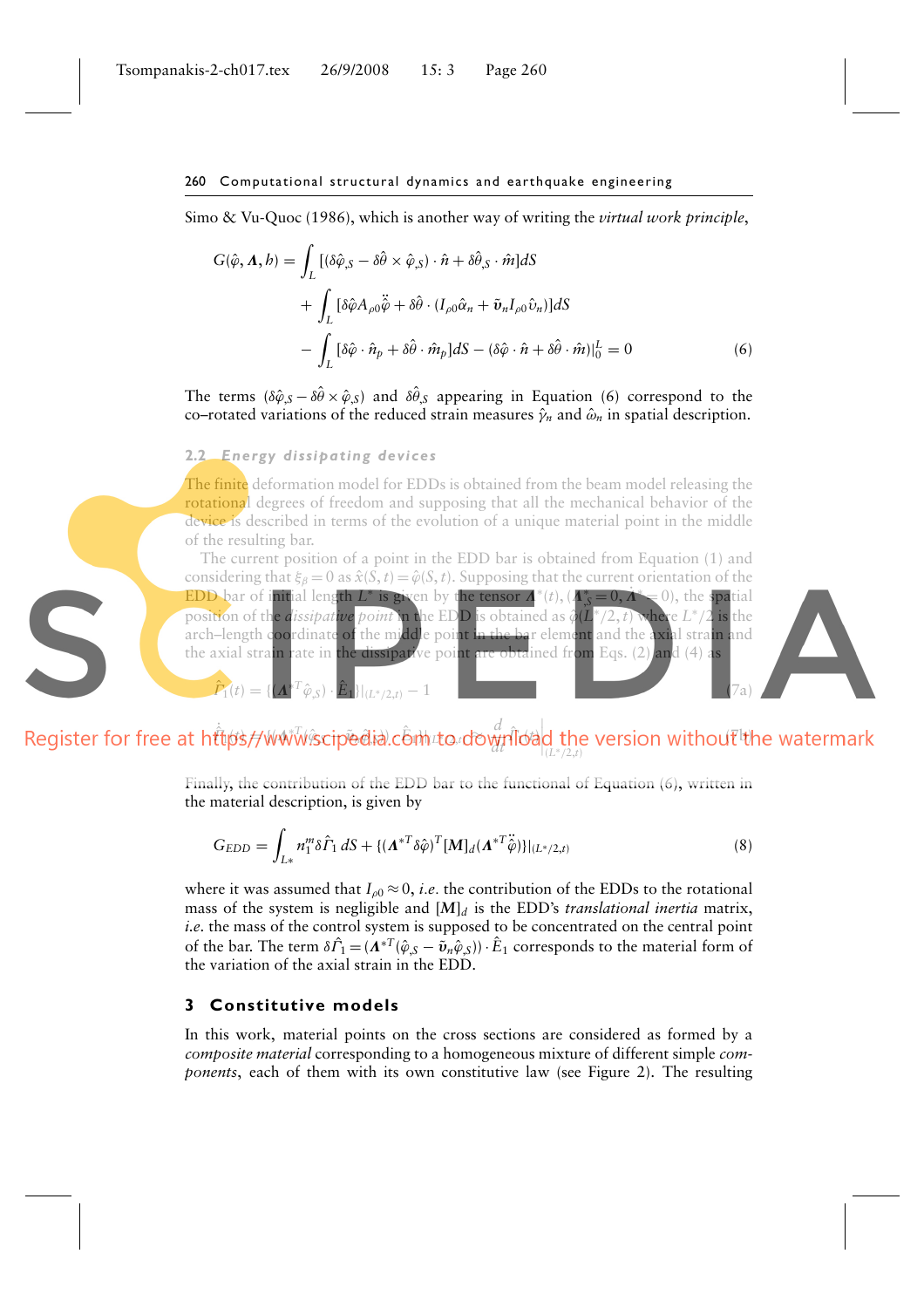



*Figure 2* Cross section showing the composite associated to a material point.

behavior is obtained by means of the *mixing theory*. Two kinds of nonlinear constitutive models for simple materials are used: the *damage* and *plasticity* models. The constitutive models are formulated in terms of the material form of the FPK stress and strain vectors, *P*ˆ *<sup>m</sup>* 1 and εˆ*n*, respectively, Mata *et al.* (2007b and 2008a).

**3.1** *Degrading materials: damage model*

The damage theory employed in this work is based on a special damage yielding function which differentiates the mechanical response for tension or compression components of the stress vector. The progress of the damage is based on the evolution of a scalar damage parameter Oliver *et al.* (1990). Starting from an adequate form of

Register for free at https//www.scipedia.com to download the version without, the watermark and applying the Coleman's principle (see Mata *et al.* 2007b and 2008c) the following constitutive relation in material form is obtained:

$$
\hat{P}_1^m = (1-d)\mathcal{C}^{me}\hat{\varepsilon}_n = \mathcal{C}^{ms}\hat{\varepsilon}_n = (1-d)\hat{P}_{01}^m
$$
\n(9)

where  $C^{me}$  and  $C^{ms} = (1 - d)C^{me}$  is the *secant constitutive tensor*. Equation (9) shows that the FPK stress vector is obtained from its elastic counterpart by multiplying it by the factor  $(1 - d)$ .

The damage yield criterion F, Hanganu *et al.* (2003) and Barbat *et al.* (1997), is defined as a function of the undamaged elastic free energy density and written in terms of the components of the material form of the undamaged principal stresses,  $\hat{P}_{01}^m$ , as

$$
\mathcal{F} = \mathcal{P} - f_c = [1 + r(n-1)] \sqrt{\sum_{i=1}^{3} (P_{\rho 0i}^{m})^2} - f_c \le 0
$$
\n(10a)

where  $P$  is the equivalent stress,  $r$  and  $n$  are given in function of the tension and compression strengths  $f_c$  and  $f_t$  and the parts of the free energy density developed

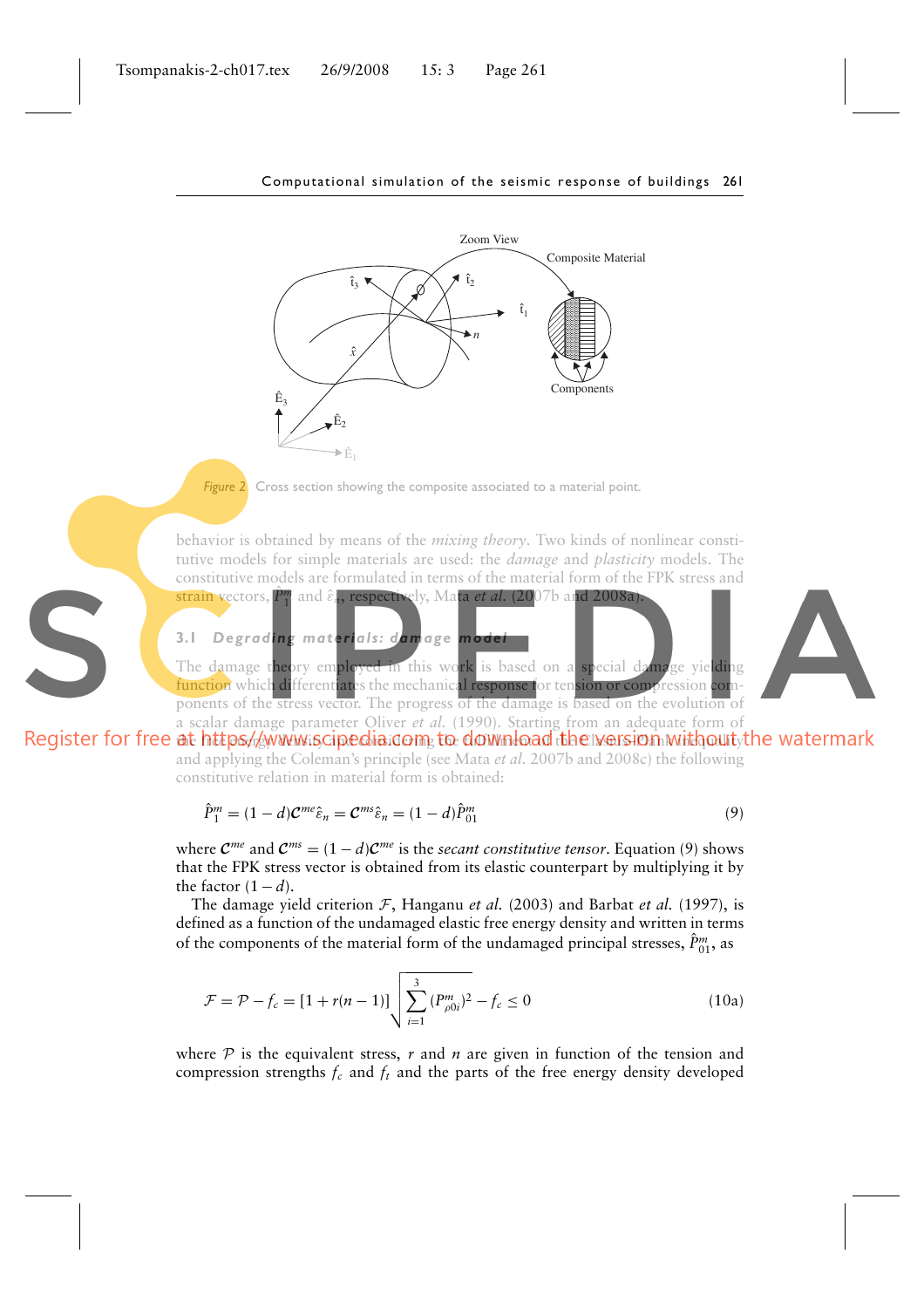when the tension,  $(\Psi_t^0)_L$ , or compression,  $(\Psi_t^0)_c$ , limits are reached; these quantities are defined as

$$
(\Psi_{t,c}^0)_L = \sum_{i=1}^3 \frac{\langle p_{p0i}^m \rangle \varepsilon_{ni}}{2\rho_0}, \quad \Psi_t^0 = (\Psi_t^0)_L + (\Psi_c^0)_L \tag{10b}
$$

$$
f_t = (2\rho \Psi_t^0 E_0)_L^{\frac{1}{2}}, \quad f_c = (2\rho \Psi_c^0 E_0)_L^{\frac{1}{2}}, \quad n = \frac{f_c}{f_t}, \quad r = \frac{\sum_{i=1}^3 \langle P_{p0i}^m \rangle}{\sum_{i=1}^3 |P_{p0i}^m|}
$$
(10c)

A more general expression equivalent to that given in Equation (10a), Barbat *et al.* (1997), is given by

$$
\mathcal{F} = \mathcal{G}(\mathcal{P}) - \mathcal{G}(f_c) \tag{11}
$$

The function  $G(\mathcal{P})$  has the following general expression Oliver *et al.* (1990):

$$
\mathcal{G}(\chi) = 1 - \frac{\overline{\mathcal{G}}(\chi)}{\chi} = 1 - \frac{\chi^*}{\chi} e^{\kappa \left(1 - \frac{\chi^*}{\chi}\right)}\tag{12}
$$



#### ˙*d* = ˙µ ∂F <u></u>∂Ä∿ww.<del>SE</del> <u>sc</u>ipedia.com to download the version withoq∰})<br>∂P

where  $\mu = \mathcal{P} \ge 0$  is the *damage consistency* parameter Mata *et al.* (2007b). Finally, the Kuhn-Tucker relations: (a)  $\mu \ge 0$ , (b)  $\overline{\mathcal{F}} \le 0$ , (c)  $\mu \overline{\mathcal{F}} = 0$ , have to be employed to derive the unloading–reloading conditions *i.e.* if  $\overline{\mathcal{F}}$  < 0 the condition (c) imposes  $\mu = 0$ ; on the contrary, if  $\dot{\mu} > 0$  then  $\overline{\mathcal{F}} = 0$ .

### 3.1.1 *Viscosity*

The rate dependent behavior is considered by using the Maxwell model. The FPK stress vector  $\hat{P}^{mt}_1$  is obtained as the sum of a rate independent part  $\hat{P}^{m}_1$ , Equation (9), and a viscous component  $\hat{P}^{mv}_1$  as

$$
\hat{P}_1^{mt} = \hat{P}_1^m + \hat{P}_1^{mv} = \mathcal{C}^{mv}\hat{\varepsilon}_n + \eta^{sm}\hat{S}_n = (1-d)\mathcal{C}^{me}\left(\hat{\varepsilon}_n + \frac{\eta}{E_0}\hat{S}_n\right)
$$
(14)

where  $\eta^{sm} = \eta/E_0C^{ms}$  is the *secant viscous* constitutive tensor,  $C^{mv} = (1 - d)C^{me}$ , and the parameter  $\eta$  is the viscosity. For the case of a completely damaged material  $(d=1)$ ,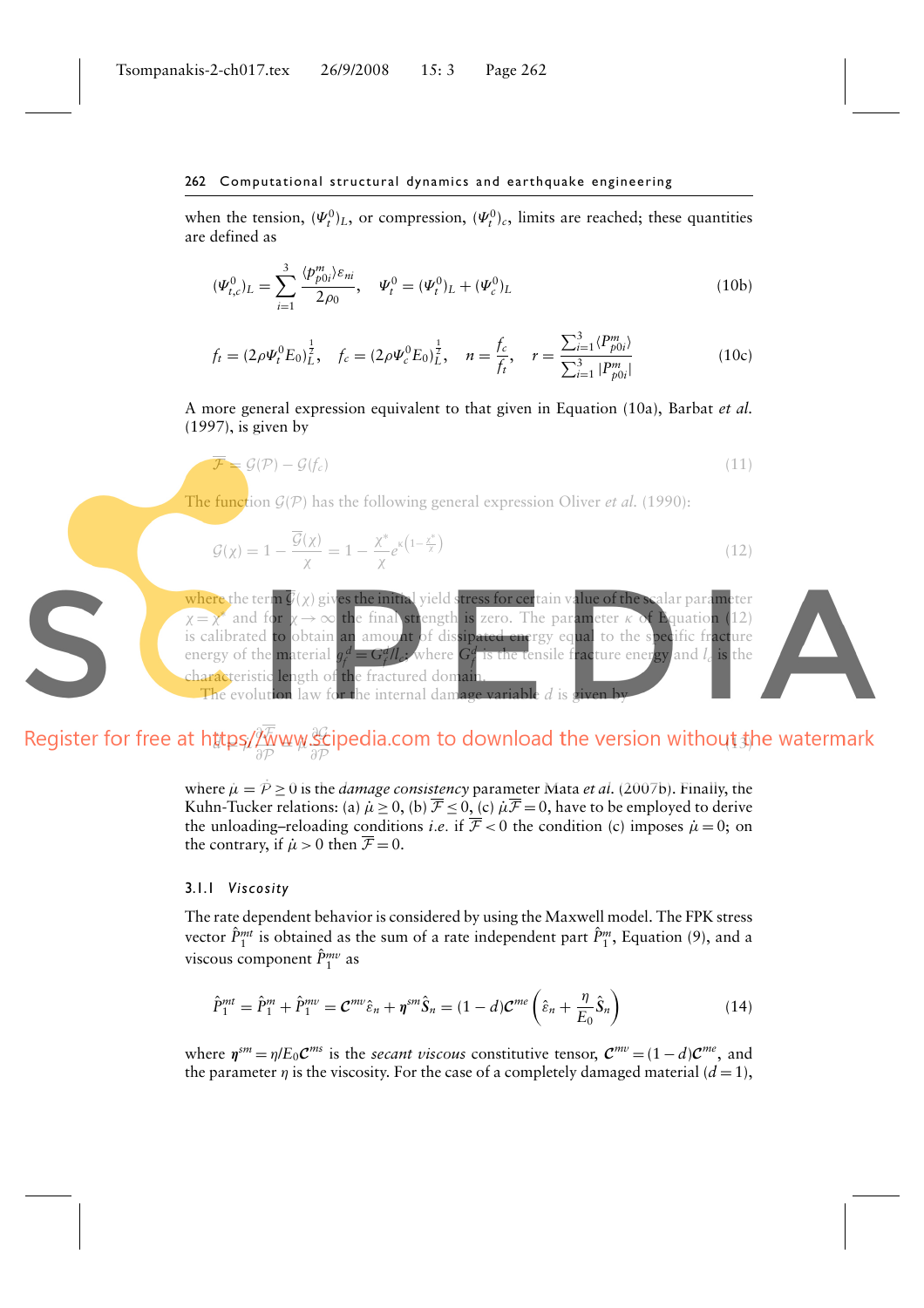the corresponding stresses are zero. The linearized increment of the FPK stress vector (material and co-rotated forms) are calculated as

$$
\Delta \hat{P}_1^{mt} = \mathcal{C}^{mv} \Delta \hat{\varepsilon}_n + \eta^{sm} \Delta \hat{S}_n, \quad \Delta[\hat{P}_1^t] = \mathcal{C}^{sv} \Delta[\hat{\varepsilon}_n] + \eta^{ss} \Delta[\hat{S}_n]
$$
\n(15)

where  $C^{sv} = AC^{mv}A^T$  and  $C^{sv} = A\eta^{ss}A^T$ . The explicit form of the terms  $\Delta \hat{S}_n$  and  $[\hat{S}_n]$ can be consulted in reference Mata *et al.* (2008a). Finally, the material description of the tangent constitutive tensor  $C^{mv}$  considering the viscous effect is given by Barbat *et al.* (1997)

$$
\mathcal{C}^{mv} = (\mathbf{I} - \mathbf{D}^{me})\mathcal{C}^{me} = \mathbf{I} - \left[\mathbf{I} + \frac{d\mathcal{G}}{d\mathcal{P}^m}(\hat{P}_{01}^m + \hat{P}_1^{mv0}) \otimes \frac{\partial \mathcal{P}^m}{\partial \hat{P}_{01}^m}\right]
$$
(16)

### **3.2** *Plastic materials*

In the case of materials which can undergo non-reversible deformations the plasticity model formulated in the material configuration is used for predicting their mechanical response. Assuming small elastic, finite plastic deformations, an adequate form of the free energy density and analogous procedures as those for the damage model we have



# $\mathcal{H}^{\text{tr}}_{p}(\mathbf{P}_{1}^{s},k_{p}) = \mathcal{H}_{p}(\mathbf{P}_{1}^{s},\mathbf{E}_{p}) = \mathcal{H}_{p}(\mathbf{P}_{1}^{s},k_{p}) = 0, \ \mathcal{H}_{p}(\mathbf{P}_{1}^{s},k_{p}) = 0$

where  $\mathcal{F}_p(\hat{P}^m_1,k_p)$  is the equivalent stress, which is compared with the *hardening* function  $f_p(\hat{P}_1^m, k_p)$  and K is a constant value, Oller *et al.* (1996a). In this work,  $k_p$ constitutes a measure of the energy dissipated during the plastic process and, therefore, it is well suited for materials with *softening* and is defined by Oller *et al.* (1996b) as

$$
g_f^P = \frac{G_f^P}{l_c} = \int_{t=0}^{\infty} \hat{P}_1^m \cdot \dot{\varepsilon}_n^P dt, \quad 0 \le \left[ k_p = \frac{1}{g_f^P} \int_{t=0}^t \hat{P}_1^m \cdot \dot{\varepsilon}_n^P dt \right] \le 1
$$
 (19)

where  $G_f^P$  is the specific plastic fracture energy of the material in tension and  $l_c$  is the length of the fractured domain defined in analogous manner as for the damage model. The integral term in Equation (19) corresponds to the energy dissipated by means of plastic work.

The flow rules for the internal variables  $\hat{\epsilon}_n^P$  and  $k_p$  are defined as

$$
\dot{\hat{\epsilon}}_n^P = \dot{\lambda} \frac{\partial \mathcal{G}_p}{\partial \hat{P}_1^m}, \quad k_p = \dot{\lambda} \hat{\varrho} (\hat{P}_1^m, k_p, G_f^P) \cdot \frac{\partial \mathcal{G}_p}{\partial \hat{P}_1^m} = \hat{\varrho} (\hat{P}_1^m, k_p, G_f^P) \cdot \dot{\hat{\epsilon}}_n^P
$$
(20)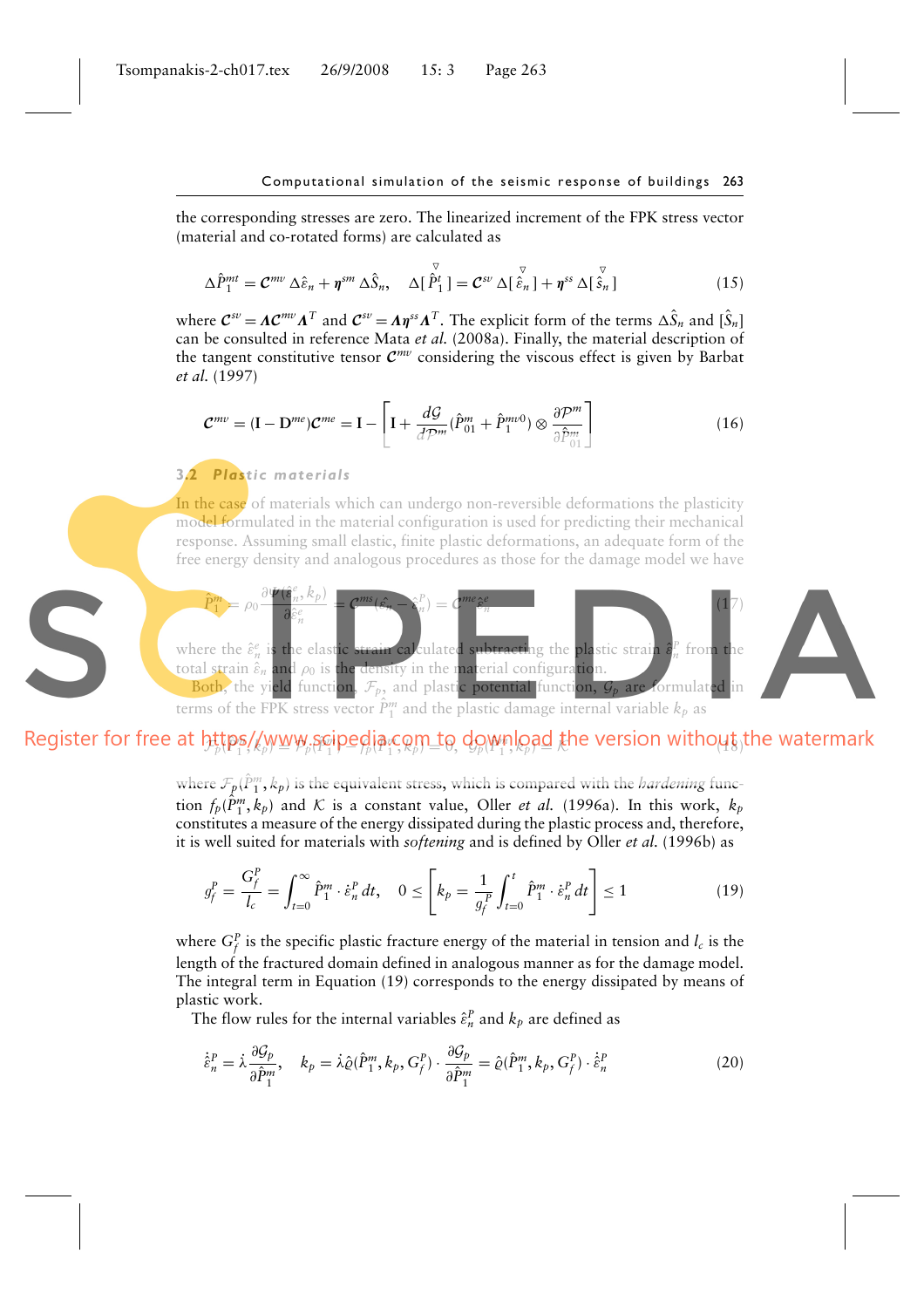where  $\lambda$  is the plastic consistency parameter and  $\hat{\rho}$  is the *hardening* vector, Oller *et al.* (1996a). Regarding the hardening function of Equation (18), the following evolution equation has been proposed:

$$
f_p(\hat{P}_1^m, k_p) = r\sigma_t(k_p) + (1 - r)\sigma_c(k_p)
$$
\n(21)

where *r* has been defined in Equation (10c) and the scalar functions  $\sigma_t(k_p)$  and  $\sigma_c(k_p)$ describe the evolution of the yielding threshold in uniaxial tension and compression tests, respectively.

As it is a standard practice in plasticity, the loading/unloading conditions are derived in the standard form from the Kuhn-Tucker relations formulated for problems with unilateral restrictions, *i.e.* (a)  $\lambda \ge 0$ , (b)  $\mathcal{F}_p \le 0$  and (c)  $\lambda \mathcal{F}_p = 0$ . Starting from the plastic consistency condition  $\dot{\mathcal{F}}_{\dot{p}}=0$  and considering the flow rules it is possible to deduce the explicit form of  $\lambda$ , as Oller *et al.* (1996a)



 $\hat{\theta}$ *Pm*  $\hat{\theta}$  scipe  $\hat{\theta}$  and  $\hat{\theta}$  and  $\hat{\theta}$  and  $\hat{\theta}$  are  $\hat{\theta}$  and  $\hat{\theta}$  are  $\hat{\theta}$  and  $\hat{\theta}$  are  $\hat{\theta}$  and  $\hat{\theta}$  are  $\hat{\theta}$  and  $\hat{\theta}$  are  $\hat{\theta}$  and  $\hat{\theta}$  are  $\hat{\theta}$  and  $\hat{\theta}$  are  $\hat$ **∂**∂m

### **3.3** *Mixing theory for composites*

Each material point on the beam cross section is treated as a composite material according to the *mixing theory*, Oller *et al.* (1996a). The interaction between all the components defines the overall mechanical behavior of the composite at material point level. Supposing *N* different components coexisting in a generic material point subjected to the same material strain  $\hat{\varepsilon}_n$ , we have the following closing equation:  $\hat{\epsilon}_n \equiv (\hat{\epsilon}_n)_1 = \cdots = (\hat{\epsilon}_n)_q = \cdots = (\hat{\epsilon}_n)_N$ , which imposes the strain compatibility between components. The free energy density of the composite,  $\overline{\Psi}$ , is obtained as the weighted sum of the free energy densities of the *N* components. The weighting factors correspond to the quotient between the volume of the  $q^{th}$  component,  $V_q$  and the total volume, *V*, such that  $\Sigma_q k_q = 1$ .

The material form of the FPK stress vector  $\hat{P}^m_1$  for the composite, including the participation of rate dependent effects, is obtained in analogous way as for simple materials *i*.*e*.

$$
\hat{P}_1^{mt} = \sum_q k_q (\hat{P}_1^m + \hat{P}_1^{mv})_q = \sum_q k_q \left[ (1-d)\mathcal{C}^{me} \left( \hat{\varepsilon}_n + \frac{\eta}{E_0} \hat{S}_n \right) \right]_q \tag{24}
$$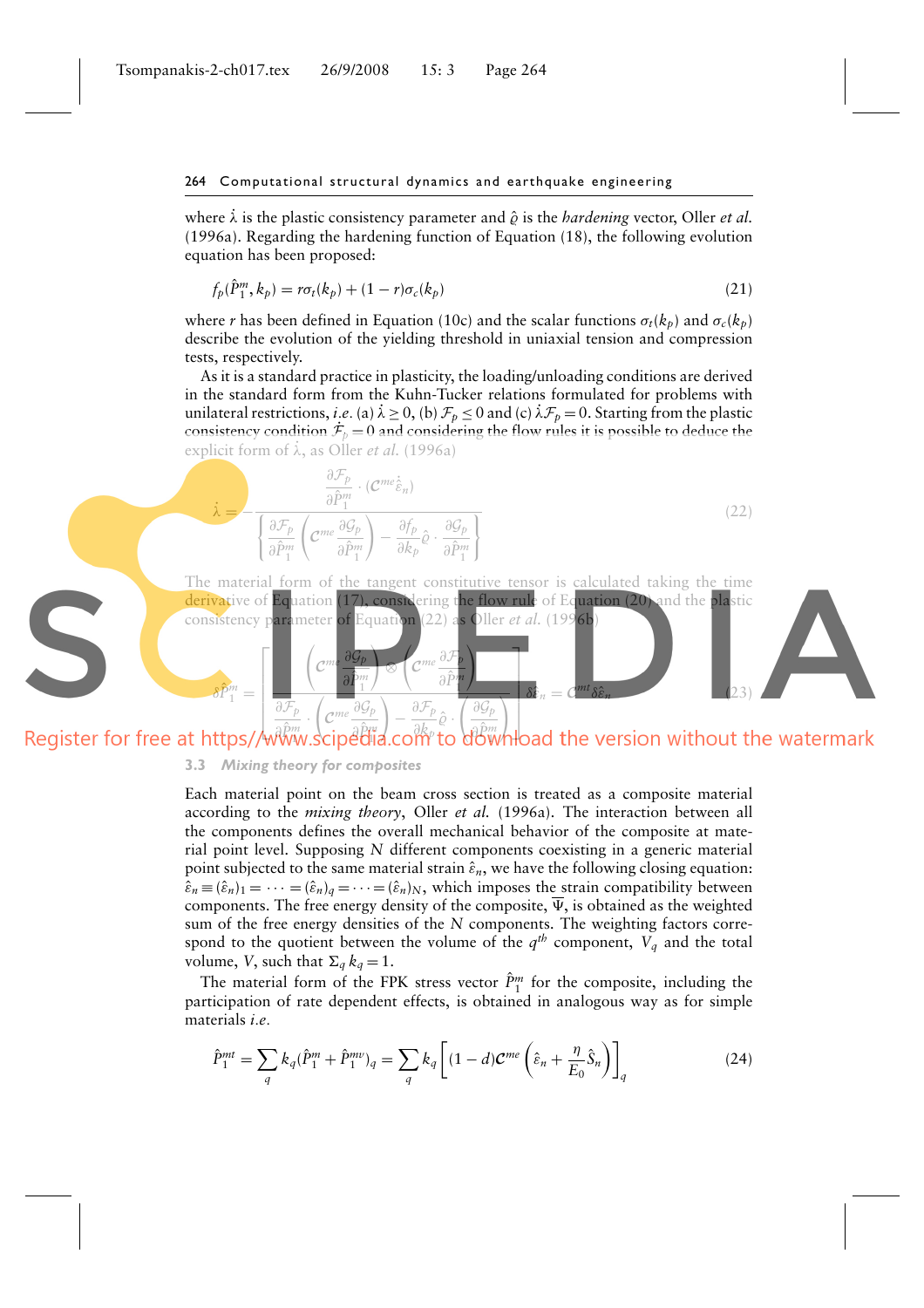where  $(\hat{P}^{m}_{1})_q$  and  $(\hat{P}^{m\nu}_{1})_q$  correspond the strain and rate dependent stresses of each one of the *N* components. The material form of the secant and tangent constitutive tensors for the composite,  $\overline{C}^{ms}$  and  $\overline{C}^{mt}$ , are obtained as, Oller *et al.* (1996a)

$$
\overline{\mathcal{C}}^{ms} = \sum_{q=1}^{N} k_q (\mathcal{C}^{ms})_q, \quad \overline{\mathcal{C}}^{mt} = \sum_{q=1}^{N} k_q (\mathcal{C}^{mt})_q \, \delta \hat{\varepsilon}_n \tag{25}
$$

where  $(C^{ms})_q$  and  $(C^{mt})_q$  are the material form of the secant and tangent constitutive tensors of the  $q^{th}$  component.

### **3.4** *Constitutive relations for EDDs*

The constitutive law proposed for EDDs is based on a previous work of Mata *et al.* (2007a) which provides a versatile strain–stress relationship with the following general form:

$$
\overline{P}^m(\varepsilon_1, \dot{\varepsilon}_1, t) = \overline{P}_1^m(\varepsilon_1, t) = \overline{P}_2^m(\dot{\varepsilon}_1, t)
$$
\n(26)

where  $\overline{P}^m$  is the average stress in the EDD,  $\varepsilon_1$  the strain level, *t* the time,  $\dot{\varepsilon}_1$  the strain rate, *P m*  $\frac{m}{1}$  and  $\overline{P}^m_2$  $\frac{m}{2}$  are the strain dependent and rate dependent parts of the stress, respectively. The model uncouples the total stress in viscous and non-viscous components, which correspond to a viscous dashpot device acting in parallel with a nonlinear hysteretic spring. The purely viscous component does not requires to be a linear function of the strain rate. Additionally, hardening, and variable elastic modulus can be reproduced. The response of the nonlinear hysteretic spring is obtained solving system of nonlinear differential equations depending on a set of parameters calibrated from experimental data. Details about the determination of the parameters and the integration algorithm can be reviewed in Mata *et al.* (2007a).

### **4 Numerical implementation**

In order to obtain a Newton type numerical solution, the linearized form of the weak form of Equation (6) is required, which can be written as

$$
\mathcal{L}[G(\hat{\varphi}_*, \Lambda_*, \hat{h})] = G(\hat{\varphi}_*, \Lambda_*, \hat{h}) = DG(\hat{\varphi}_*, \Lambda_*, \hat{h}) \cdot \hat{p}
$$
\n(27)

where L[G(φ<sub>\*</sub>, Λ<sub>\*</sub>, ĥ)] is the linear part of the functional G(φ̂, Λ, ĥ) at the configuration defined by  $(\hat{\varphi}, \Lambda) = (\hat{\varphi}_*, \Lambda_*)$  and  $\hat{p} \equiv (\Delta \hat{\varphi}, \Delta \hat{\theta})$  is an admissible variation. The term  $G(\hat{\varphi}_*, \Lambda_*, \hat{h})$  supplies the *unbalanced force* and it is composed by the contributions of the inertial, external and internal terms; the differential  $DG(\hat{\varphi}_*, \bm{\Lambda}_*, \hat{b}) \cdot \hat{p},$  gives the *tangential stiffness,* Simo & Vu-Quoc (1986).

The linearization of the inertial and external components,  $DG_{int} \cdot \hat{p}$  and  $DG_{ext} \cdot \hat{p}$ gives the inertial and load dependent parts of the tangential stiffness, *K*1<sup>∗</sup> and *KP*<sup>∗</sup>,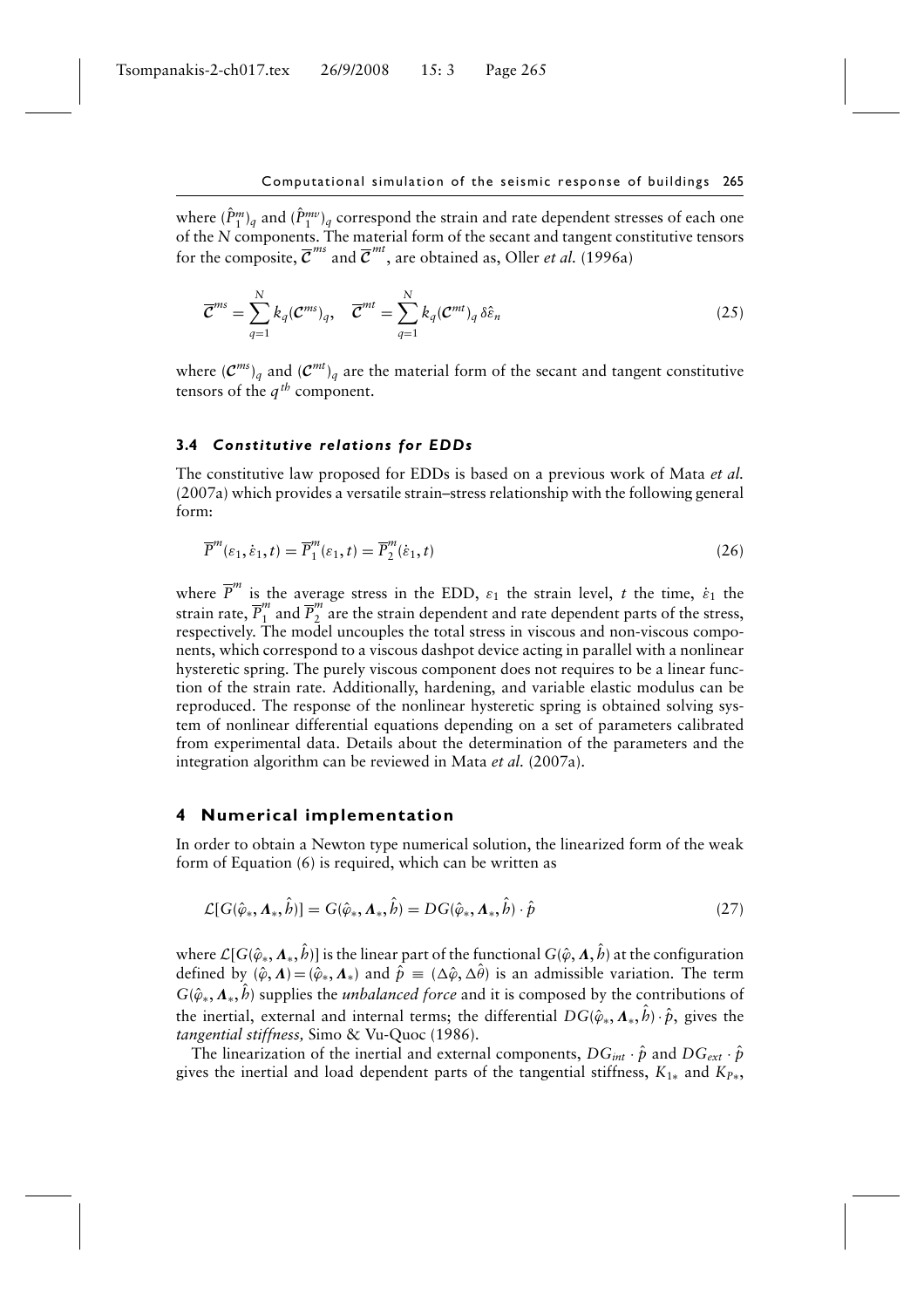respectively, and they can be consulted in Simo & Vu-Quoc (1986). The linearization of the internal term is calculated as, Mata *et al.* (2007b and 2008a)

$$
DG_{int}(\hat{\varphi}_*, \Lambda_*, \hat{b}) \cdot \hat{p} = \int_0^L \left( \hat{b}^T \underbrace{\begin{bmatrix} 0 & 0 \\ -\hat{\pi_*} \underbrace{\begin{bmatrix} d \\ d \end{bmatrix} \end{bmatrix}^0} \hat{p} + \hat{b}^T [\mathbf{B}_*]^T \begin{bmatrix} \Delta \hat{n}_* \\ \Delta \hat{m}_* \end{bmatrix}}_{[n_{s*}]} dS \qquad (28)
$$

where the skew–symmetric tensor  $\widetilde{n}_*$  is obtained from  $\hat{n}_*, [d/dS]\hat{\nu} = [\mathbf{I}]\hat{\nu}_s \forall \hat{\nu} \in \mathbb{R}^3$ , the operator  $[n_{S*}]$  contributes to the geometric part of the tangent stiffness and the operator [**B**∗] relates the admissible variation *h* and the co-rotated variation of the strain vectors. The explicit expression for [**B**∗] can be found in Kapania (2003) and Simo & Vu-Quoc (1986).

The estimation of the linearized form of the sectional force and moment vectors appearing in Equation (28) requires taking into account the linearized relation existing between  $\hat{P}^{m}_{1}$ , obtained using the mixing rule, and  $\hat{\varepsilon_{n}}$ . After integrating over the beam cross section, the following result is obtained for the linearized relation between cross sectional forces and the reduced strain measures Mata *et al.* (2007b and 2008a)

$$
\left\{\Delta\widehat{n}\atop \Delta\widehat{m}\right\} = \underbrace{\begin{bmatrix} \mathbf{C}_{11}^{SV} & \mathbf{C}_{12}^{SV} \\ \mathbf{C}_{21}^{SV} & \mathbf{C}_{22}^{SV} \end{bmatrix}}_{[\mathbf{C}^{SV}]}\left\{\Delta\begin{bmatrix} \widehat{\gamma}_{n} \\ \Delta\begin{bmatrix} \widehat{\omega}_{n} \\ \widehat{\omega}_{n} \end{bmatrix}\right\} + \begin{bmatrix} \mathbf{\widehat{\gamma}}_{11}^{SS} & \mathbf{\widehat{\gamma}}_{12}^{SS} \\ \mathbf{\widehat{\gamma}}_{21}^{SS} & \mathbf{\widehat{\gamma}}_{22}^{SS} \end{bmatrix}\left\{\Delta\begin{bmatrix} \widehat{\gamma}_{n} \\ \widehat{\omega}_{n} \end{bmatrix}\right\} - \underbrace{\begin{bmatrix} \mathbf{0} & \widetilde{n} \\ \mathbf{0} & \widetilde{m} \end{bmatrix}}_{[\widetilde{F}]} \left\{\Delta\widehat{\theta}\right\} (29)
$$

where  $\widetilde{m}$  is the skew-symmetric tensor obtained from  $\widehat{m}$ ,  $\mathbf{C}_{ij}^{SV}$  and  $\mathbf{\Upsilon}_{ij}^{SS}$ ,  $(i, j = 1, 2)$  are the spatial forms of the *reduced tangential* and *viscous tangential* constitutive tensors, which are rate dependent and can be consulted in Mata *et al.* (2008a). Finally, Equation (29) allows to rewrite Equation (28) as

$$
DG_{int} \cdot \hat{p} = \underbrace{\int_{0}^{L} \hat{b}^{T} [\mathbf{B}_{*}]^{T} [\mathbf{C}_{*}^{\text{st}}] [\mathbf{B}_{*}] \hat{p} dS}_{K_{G*}} + \underbrace{\int_{0}^{L} \hat{b}^{T} [\mathbf{B}_{*}]^{T} [\mathbf{\hat{T}}_{*}^{\text{st}}] [\nu_{*}] \hat{p} dS}_{K_{M*}} + \underbrace{\int_{0}^{L} \hat{b}^{T} ([\widetilde{\mathbf{n}}_{S*}] - [\mathbf{B}_{*}]^{T} [\widetilde{\mathbf{F}}_{*}] ) \hat{p} dS}_{K_{V*}}
$$
(30)

where  $K_{G*}$ ,  $K_{M*}$  and  $K_{\nu*}$ , evaluated at the configuration  $(\hat{\varphi}_*, \Lambda_*)$ , give the *geometric*, *material* and *viscous* parts of the tangent stiffness, which allows to rewrite Equation (27) as

$$
\mathcal{L}[G_*] = G_* + K_{1*} + K_{M*} + K_{V*} + K_{G*} + K_{P*}
$$
\n(31)

The solution of the discrete form of Equation (30) by using the FE method follows identical procedures as those described by Simo & Vu-Quoc (1986) for an iterative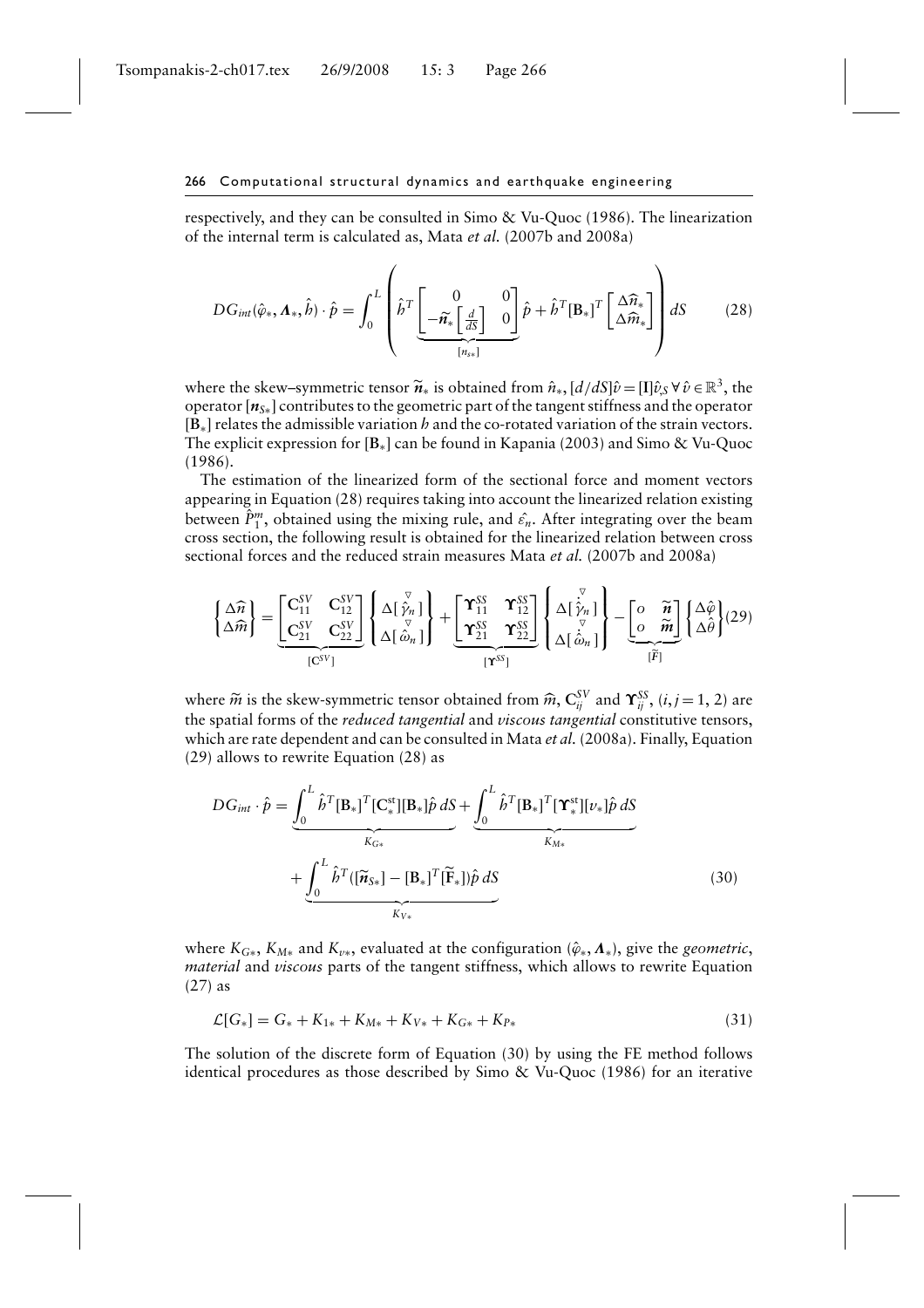Newton-Rapson integration scheme and it will not be included here. Newmark's implicit time stepping algorithm has been chosen as integration method following the development originally proposed by Simo & Vu-Quoc (1986). For the rotation part the time-stepping procedure takes place in *SO*(3) and the basic steps, as well as the iterative update algorithm for the strain and strain rate vectors are given in Mata *et al.* (2007b and 2008a).

### **4.1** *Cross sectional analysis*

The cross section analysis is carried out expanding each integration point on the beam axis in a set of integration points located on each fiber on the cross section. The cross section is meshed into a grid of quadrilaterals, each of them corresponding to a fiber oriented along the beam axis. The geometry of each quadrilateral is described by means of normalized bi-dimensional shape functions and several integration points can be specified according to a selected integration rule. The average value of a quantity, [•], for example, the components of FPK stress vector or the tangential tensor existing on a quadrilateral, are

$$
[\bullet] = \frac{1}{A_c} \int_{A_c} [\bullet] dA_c = \frac{1}{A_c} \sum_{p=1}^{N_p} \sum_{q=1}^{N_q} [\bullet] (y_p, z_p) J_{pq} W_p q
$$
(32)

where *Ac* is the area of the quadrilateral,  $N_p$  and  $N_q$  are the number of integration points in the two directions of the normalized geometry,  $[\bullet] (y_p, z_q)$  is the value of the quantity  $[\bullet]$  existing on a integration point with coordinates  $(y_p, z_q)$  with respect to the reference beam axis,  $J_{pq}$  is the Jacobian of the transformation between normalized coordinates and cross sectional coordinates and *Wpq* are the weighting factors. Two additional integration loops are required. The first one runs over the quadrilaterals and the second loop runs over each simple material associated to the composite of the quadrilateral. More details can be consulted in Mata *et al.* (2007).

### **5 Damage indices**

A measure of the damage level of a material point can be obtained as the ratio of the existing stress level to its elastic counterpart. Following this idea, it is possible to define the fictitious damage variable *D* as, Barbat *et al.* (1997)

$$
\sum_{i=1}^{3} |P_{1i}^{m}| = (1 - \widetilde{D}) \sum_{i=1}^{3} |P_{1i0}^{m}| \rightarrow \widetilde{D} = 1 - \frac{\sum_{i=1}^{3} |P_{1i}^{m}|}{\sum_{i=1}^{3} |P_{1i0}^{m}|}
$$
(33)

where  $|P_{1i}^m|$  and  $|P_{1i0}^m|$  are the absolute values of the components of the existing and elastic stress vectors, respectively. Initially, the material remains elastic and  $\dot{D} = 0$ , but when all the energy of the material has been dissipated  $|P_{1i}^m| \to 0$  and  $\check{D} \to 1$ . Equation (33) can be extended to consider elements or even the whole structure by means of integrating over a finite volume as follows:

$$
\widetilde{D} = 1 - \frac{\int_{V_p} (\Sigma_i | P_{1i}^m|) dV_p}{\int_{V_p} (\Sigma_i | P_{1i0}^m|) dV_p}
$$
\n(34)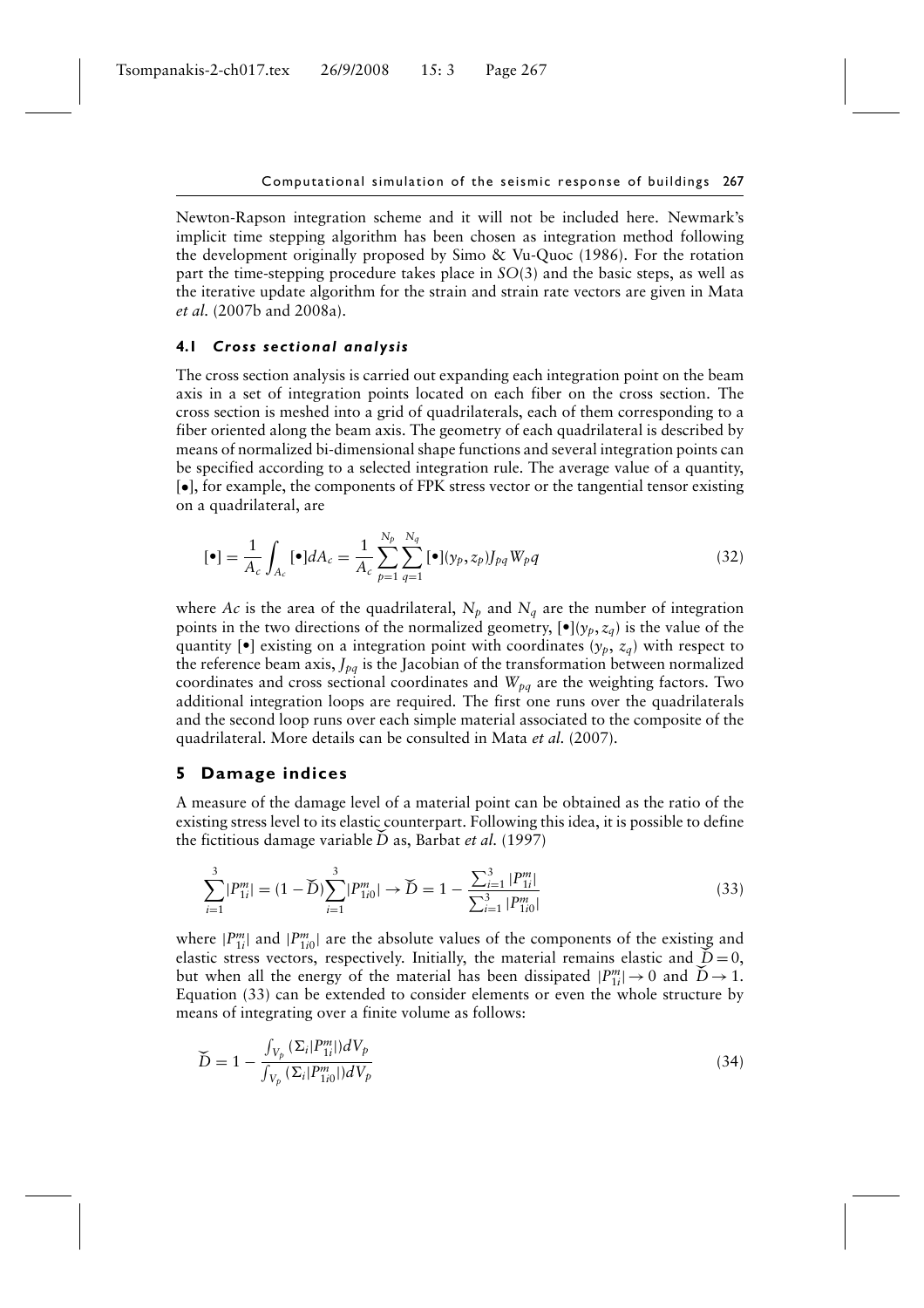where  $V_p$  is the volume of the part of the structure. Equation (34) is easily implemented in a standard FEM code without requiring large extra memory storage.

### **6 Numerical examples**

### **6.1** *Experimental–numerical comparative study of a scaled RC building model*

The first example corresponds to the comparison between the numerical simulation obtained by means of the proposed formulation and the experimental data obtained by Lu (2002) for the seismic analysis of a scaled model (1:5.5) of a benchmark regular bare frame (BFR). The structure was designed for a ductility class *medium* in accordance with the Eurocode 8 (2001) with a peak ground acceleration of 0,3 *g* and a soil profile A. Details about loads, geometry, material properties and distribution of steel reinforcements can be consulted in the same publication. In the experimental program, the structure was subjected to several scaled versions of the N–S component of the El Centro 1940 earthquake record. Four quadratic elements with two Gauss integration points were used for each beam and column. Cross sections were meshed into a grid of 20 equally spaced layers. Longitudinal steel reinforcements were included in the external layers as part of a composite material. The fracture energy of the damage model used for concrete was modified to take into account the confining effect of transversal stirrups, Mata *et al.* (2007b). A tension to compression ratio of 10 was used for concrete and 1 for steel. In the numerical simulations, the model is subjected to a push–over analysis. Static forces derived from the inertial contribution of the masses are applied at the floor levels considering an inverted triangular distribution. A relationship between the measured base shear and the top lateral displacement is given by Lu (2002) for each seismic record. This curve is compared in Figure 3 with



*Figure 3* Capacity curves:Comparison between results from numerical pushover and experimental tests.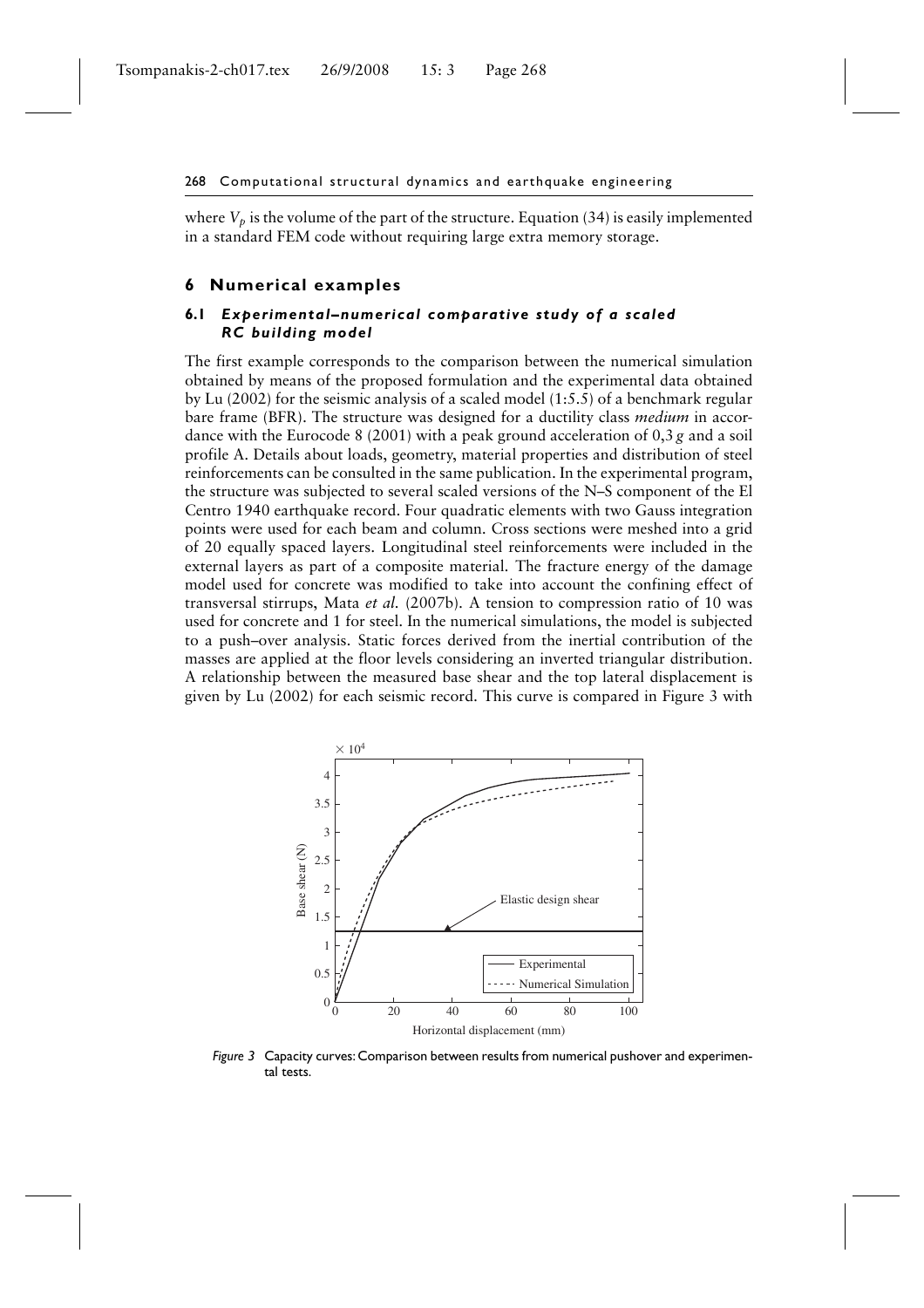the capacity curve obtained by using the numerical push–over analysis. It is possible to see that the push– over analysis gives a good approximation for the global maximum response and, therefore, it constitutes a suitable numerical procedure for estimating the expected nonlinear properties of structures subjected lo seismic actions. In the same figure, it is possible to appreciate that in both, the numerical simulation and the experimental cases, the characteristic values of the structure; that is, global ductility level, elastic limit and overstrength, are similar. Figure 4 shows a comparison between the distribution of cross sectional damage predicted numerically and the map of fissures obtained after the application of several shaking table tests.

In this case, the proposed damage index along with the geometric and constitutive formulation used for beams is able to reproduce the general failure mechanism of the structure where dissipation is mainly concentrated in the beam elements.

### **6.2** *Seismic response of a precast RC building with EDDs*

The nonlinear seismic response of a typical precast RC industrial building shown in Figure 5 is studied. The building has a bay width of 24 m and 12 m of inter–axes length. The story height is 10 m. The concrete of the structure is H-35, (35 MPa, ultimate compression), with an elastic modulus of 29.000 MPa. It has been assumed a Poisson coefficient of 0.2. The ultimate tensile stress for the steel is 510 MPa. This figure also shows some details of the steel reinforcement of the cross sections. The dimensions of the columns are  $60 \times 60 \text{ cm}^2$ . The beam has an initial high of 60 cm on the supports and 160 cm in the middle of the span. The permanent loads considered are 1050 N/m<sup>2</sup> and the weight of upper half of the closing walls with 432,000 N. The input acceleration is the same as in example 6.1.

The half part of the building is meshed using 4 quadratic elements with two Gauss integration points for the resulting beam and column. The cross sectional grid of fibers is shown in Figure 6. One integration point is used for each quadrilateral.



*Figure 4* Damage. (a) Experimental:Map of fissures. (b) Numerical:Cross sectional damage index.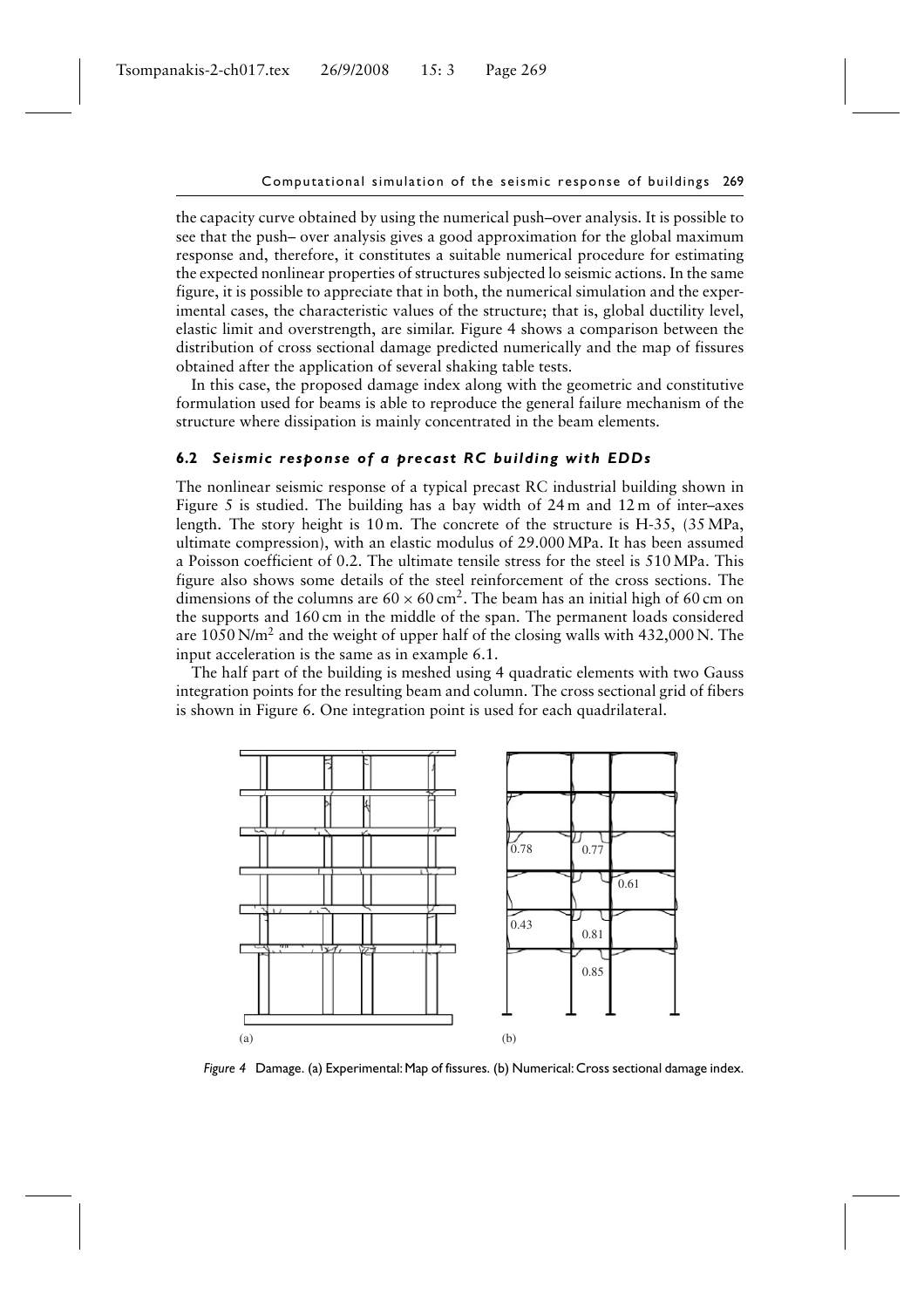

*Figure 5* Description of the structure.



*Figure 6* Half part of 2D precast industrial frame. 1: Normal frame 2: Energy dissipating devices incorporated (diagonal elements). 3: Numerical model of column and beam cross sections.

The EED was simulated by means of employing the previously described model reproducing a plastic dissipative mechanism. The properties of the device were designed for yielding with an axial force of 150.000 N and for a relative displacement between the two ending nodes of 1.5 mm. The length of the devices was of 2.0 m. The results of the numerical simulations allow seeing that the employment of plastic EDDs contributes to improve the seismic behavior of the structure for the case of the employed acceleration record. Figure 7a shows the hysteretic cycles obtained from the lateral displacement of the upper beam–column joint and the horizontal reaction (base shear) in the columns for the structure with and without devices. It is possible to appreciate that the non-controlled structure (bare frame) presents greater lateral displacements and more structural damage, (greater hysteretic area than for the controlled case). Figure 7b shows the hysteretic cycles obtained in the EDD, evidencing that part of the dissipated energy is concentrated in the controlling devices, as expected.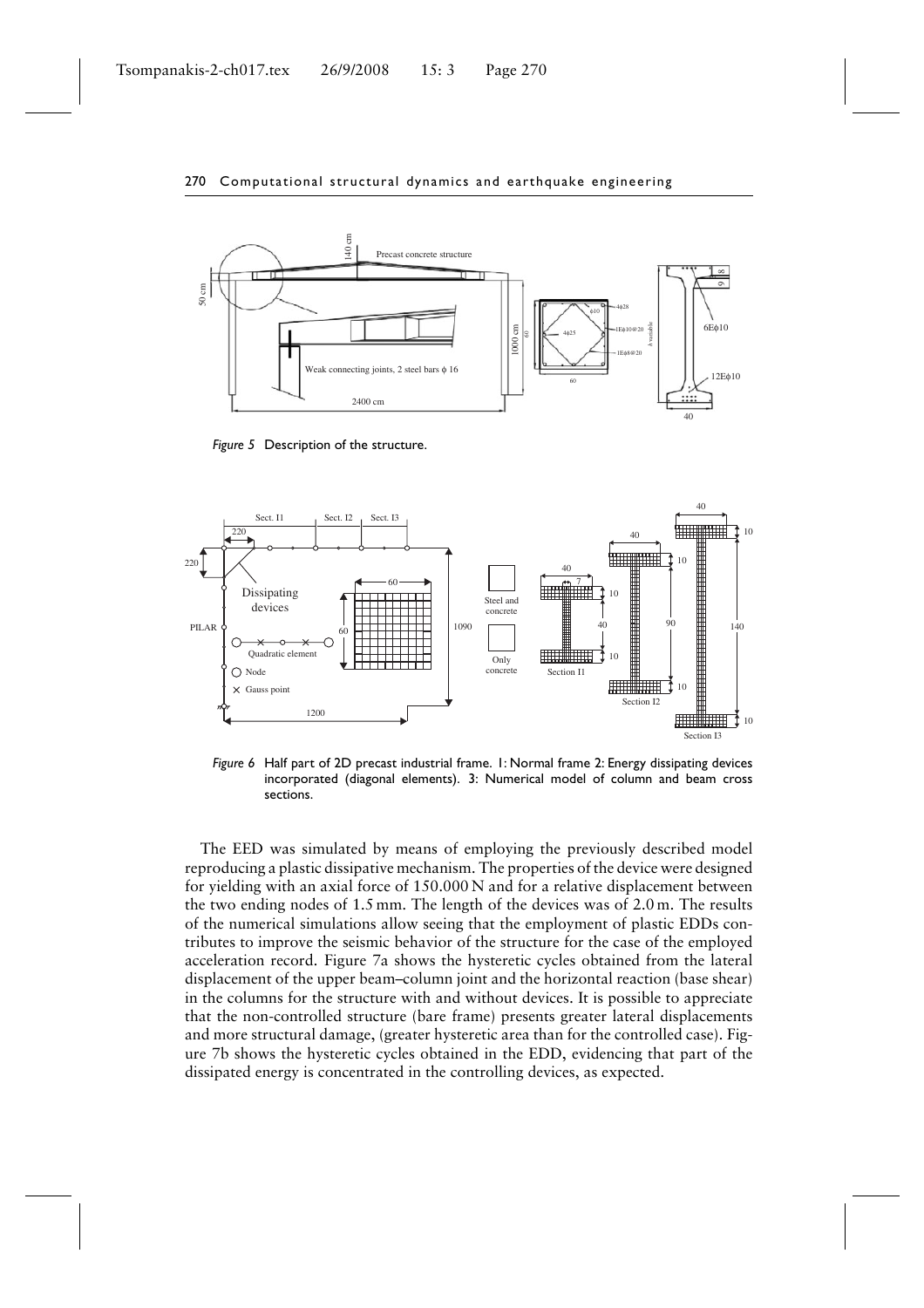

*Figure 7* (a) base shear–displacement relationship. (b) Hysteretic cycles in the EDD.



*Figure 8* Time history of the top horizontal displacement.

Figure 8 shows the time history response of the horizontal displacement of the upper beam–column joint. A reduction of approximately 40% is obtained for the maximum lateral displacement when compared with the bare frame. Acceleration and velocity are controlled in the same way, but only 10 and 5% of reduction is obtained. A possible explanation for the limited effectiveness of the EDD is that the devices only contribute to increase the ductility of the beam–column joint without alleviating the base shear demand on the columns due to the dimensions of the device and its location in the structure. By other hand, joints are critical points in precast structures and therefore, the employment of EDDs combined with a careful design of the columns can help to improve their seismic behavior.

### **7 Conclusions**

In this work, a geometrically exact formulation for initially curved beams has been extended to consider arbitrary distributions of composite materials on the cross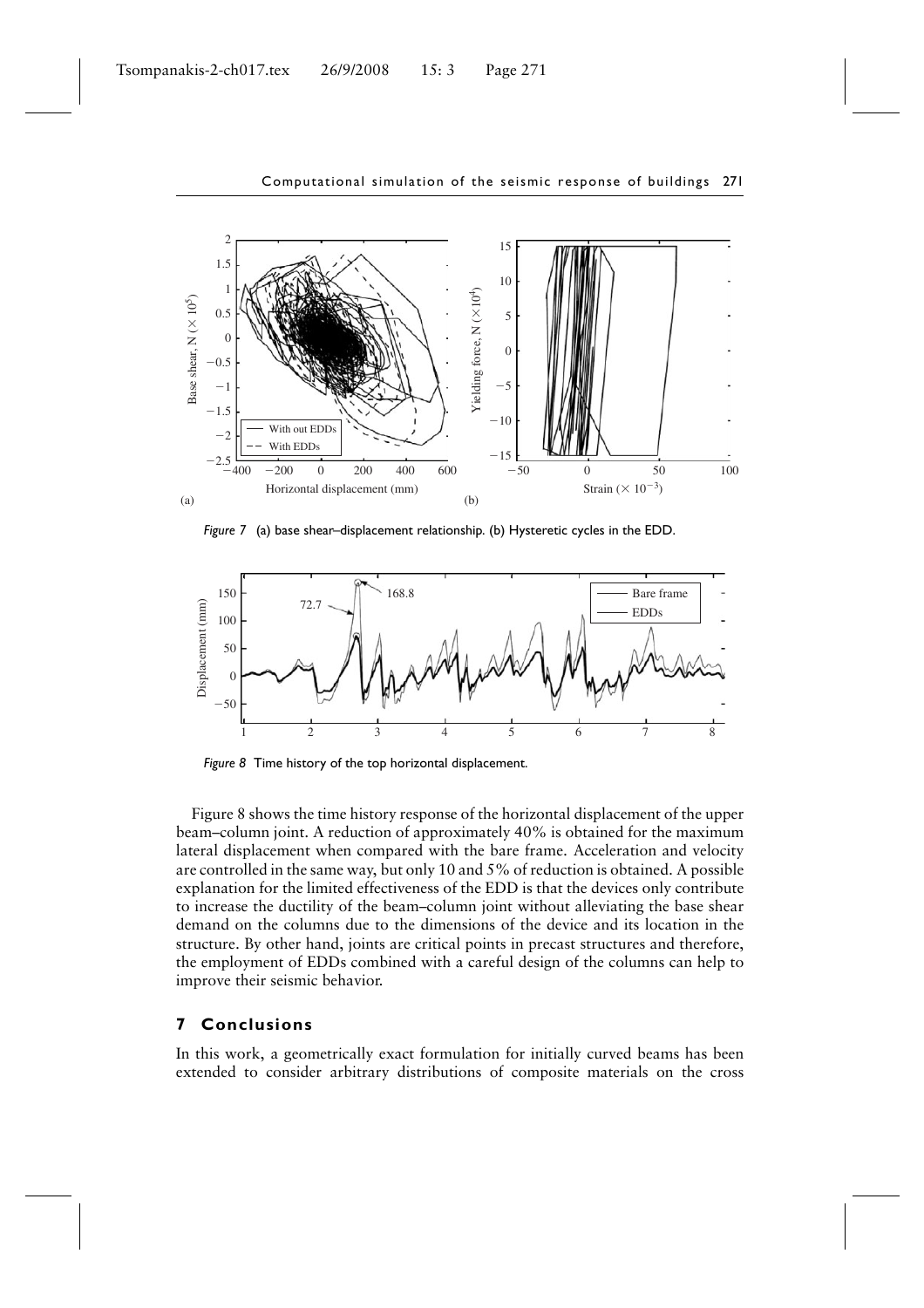sections in the seismic case. The consistent linearization of the weak form of the momentum balance equations considers the constitutive nonlinearity with rate dependent effects. The resulting model is implemented in a displacement based FEM code. An iterative Newton-Rapson scheme is used for the solution of the discrete version of the linearized problem. A specific element for EDD is developed, based on the beam model but releasing the rotational degrees of freedom.

Each material point of the cross section is assumed to be composed of several simple materials with their own constitutive laws. The mixing rule is used to describe the resulting composite. Viscosity is included at constitutive level by means of a Maxwell model. Beam cross sections are meshed into a grid of quadrilaterals corresponding to fibers directed along the beam axis. Two additional integration loops are required at cross sectional level in each integration point to obtain the reduced quantities. Local and global damage indices have been developed based on the ratio between the viscoelastic and the nonlinear stresses.

The present formulation is validated by means of two numerical examples, which include the comparison with existing experimental data and the study of the seismic response of a precast reinforced concrete structure with EDDs.

### **Acknowledgement**

This research was partially supported by the European Commission, CEE–FP6 Project FP650544(GOCE) "Risk Mitigation for Earthquakes and Landslides (LESSLOSS)'', by the Spanish Government (Ministerio de Educación y Ciencia), project BIA2003-08700- C03-02 "Numerical simulation of the seismic behaviour of structures with energy dissipation devices'', project MAT2003-09768-C03-02 "Delamination of reinforced matrix composites (DECOMAR)'' project BIA2005-06952 "Study of composite materials for design, reinforcement and retrofit of civil engineering structures (RECOMP)'' by the Spanish Government (Ministerio de Fomento) "Numerical simulation methodology for the reinforced concrete behavior structures reinforced with composite materials'', and by the collaboration framework between CIMNE and AIRBUS, project PBSO-13-06 "Innovative finite element methods for non linear analysis of composite structures (FEMCOM)''. All this support is gratefully acknowledged.

### **References**

- Aiken, I. 1996. Passive energy dissipation hardware and applications. *Proceedings, Lo Angeles County and Seaosc Symposium on Passive Energy Dissipation Systems for New and Existing Buildings*, Los Angeles.
- Antman, S.S. 1991. *Nonlinear Problems of Elasticity*, Springer-Verlag, 1991.
- Barbat, A.H. Oller, S. Hanganu, A. & Oñate, E. 1997. Viscous damage model for Timoshenko beam structures. *International Journal for Solids and Structures*; 34(30):3953–3976.
- Bayrak, O. & Sheikh, S. A. 2001. Plastic hinge analysis. *Journal of Structural Engineering*; 127(9):1092–1100.
- Clark, P. Aiken, I. Ko, E. Kasaj K. & Kimura, I. 1999. Design procedures for buildings incorporating hysteretic seismic devices. *Proceedings, 68th Annual Convention Santa Barbara, California* Structural Engineering Association of California.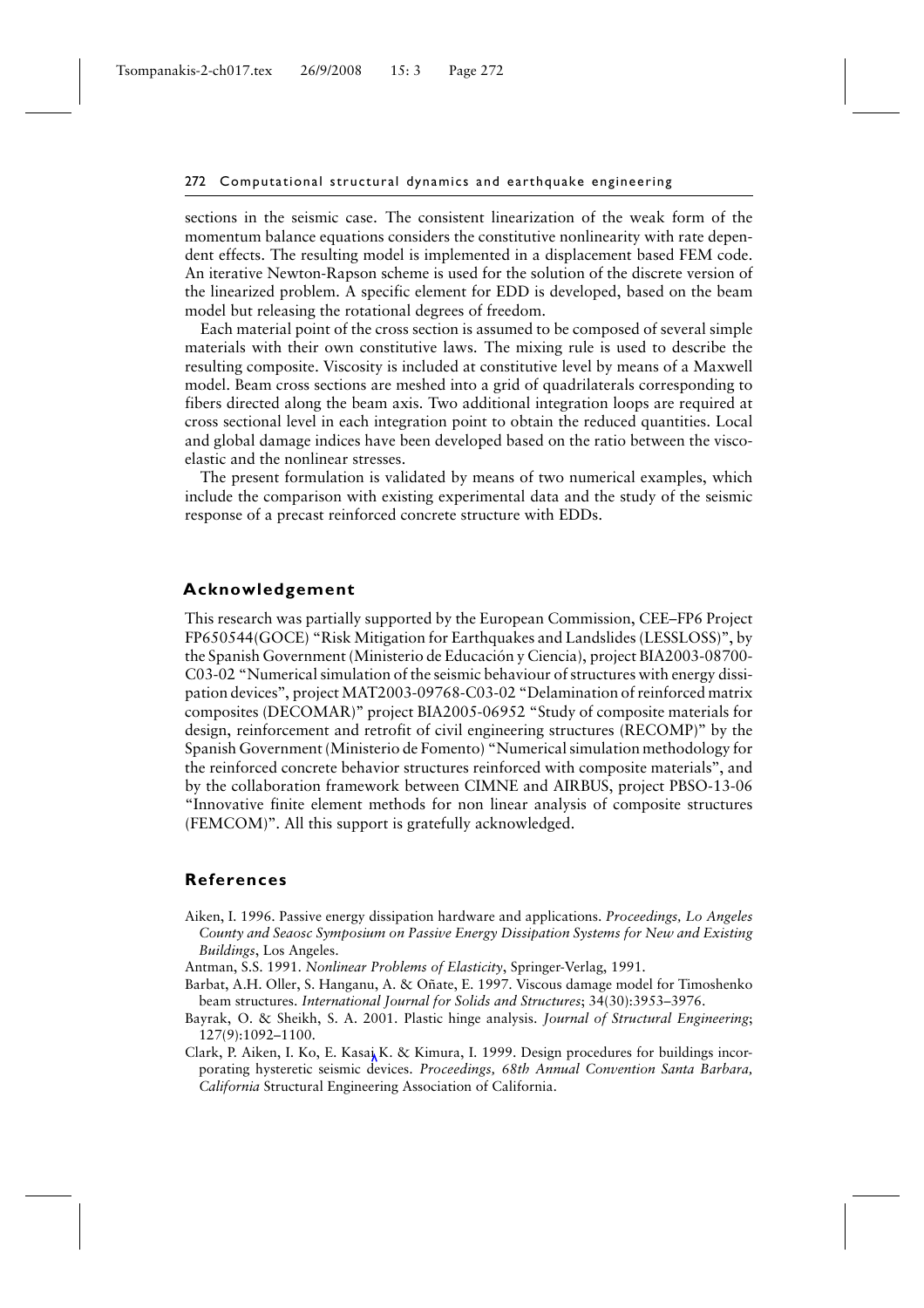- Connor, J.J. Wada, A. Iwata, M. & Huang Y.H. 1997. Damage-controlled structures. I: Preliminary design methodology for seismically active regions. *Journal of Structural Engineering*; 123(4):423–431.
- EC8, Eurocode No 8. 2001. Design of structures for earthquake resistance. European Committee for standardization, 3rd Draft, prEN 1998-1-1.
- Federal Emergency Management Agency. 2000. *Prestandard and Commentary for the Seismic Rehabilitation of Buildings*, Report 356, Washington, DC: FEMA.
- Federal Emergency Management Agency. *NEHRP Recommended Provisions for Seismic Regulations for New Buildings and Other Structures*. 2000. Report 368, Washington, DC: FEMA.
- Fu, Y. & Kasai, K. 1998. Comparative study of frames using viscoelastic and viscous dampers. *Journal fo Structural Engineering*; 124(5):513–522.
- Hanganu, A. Oñate E. & Barbat, A.H. 2002. Finite element methodology for local/global damage evaluation in civil engineering structures. *Conputers and Structures*; 80:1667–1687.
- Hanson, R.D. Aiken, I.D. Nims, D.K. Ritchter, P.J. & Batchman, R.E. 1993. State of the art and state of the practice in seismic engineering dissipation. *Proceedings, ATC-17-1. Seminar on seismic isolation, passive energy dissipation and active control. Applied Technology Council, San Francisco, California*.
- I. *Computer Methods in Applied Mechanic and Engineering*; 49:55–70.
- Ibrahimbegovic, A. 1995. On finite element implementation of geometrically nonlinear Reissners beam theory: three-dimensional curved beam elements. *Computer Methods in Applied Mechanics and Engineering*; 122:11–26.
- Kapania, R.K. & Li, J. 2003. On a geometrically exact curved/twisted beam theory under rigid cross-section assumption. *Computational Mechanics*; 30:428–443.
- Kasai, K. Fu, Y. & Watanabe, A. 1998. Passive control systems for seismic damage mitigation. *Journal of Structural Engineering*; 124:(5):501–512.
- Kumar, P. Nukala, V.V. & White, D.W. 2004. A mixed finite element for threedimensional nonlinear analysis of steel frames. *Computer Methods in Applied Mechanic and Engineering*; 193(5):2507–2545.
- Lin, W.H. & Chopra, A.K. 2003. Asymmetric one–storey elastic system with non–linear viscous and viscoelastic dampers: Earthquake response. *Earthquake Engineering and Structural Dynamics*; 32:555–577.
- Lin, Y.Y. & Chang, K.C. 2003. Study on damping reduction factors for buildings under earthquake ground motions. *Journal of Structural Engineering, JEE*; 129(2):206–214.
- Lu, Y. 2002. Comparative study of seismic behavior of multistory reinforced concrete framed structures. *Journal of Structural Engineering, JEE*; 128(2):169–178.
- Mata, P. Oller, S. Barbat, A.H. & Boroschek, R. 2006. Numerical code for seismic analysis of structures incorporating energy dissipating devices. *First European Conference on Earthquake Engineering and Seismology, ECEES*, Geneva, Switzerland.
- Mata, P. Boroschek, R. Oller, S. & Barbat, A.H. 2007a. High damping rubber model for energy dissipating devices, *Journal of Earthquake Engineering*; 11(2):231–256.
- Mata, P. Oller, S. & Barbat, A.H. 2007b. Static analysis of beam structures under nonlinear geometric and constitutive behavior, *Computer Methods in Applied Mechanics and Engineering*; 196:4458–4478.
- Mata, P. Oller, S. & Barbat, A.H. 2008a. Dynamic analysis of beam structures considering geometric and constitutive nonlinearity, *Computer Methods in Applied Mechanics and Engineering*; 197:857–878.
- Mata, P. Oller, S. Barbat, A.H. & Boroschek, R. 2008b. Computational models for the seismic response of reinforced concrete buildings with energy dissipating devices, *Archives of Computational Methods in Engineering*, (Accepted).
- Mata, P. Oller, S. Barbat, A.H. & Boroschek, R. 2008c. Nonlinear seismic analysis of RC structures with energy dissipating devices, *International Journal for Numerical Methods in Engineering*, (Submitted).